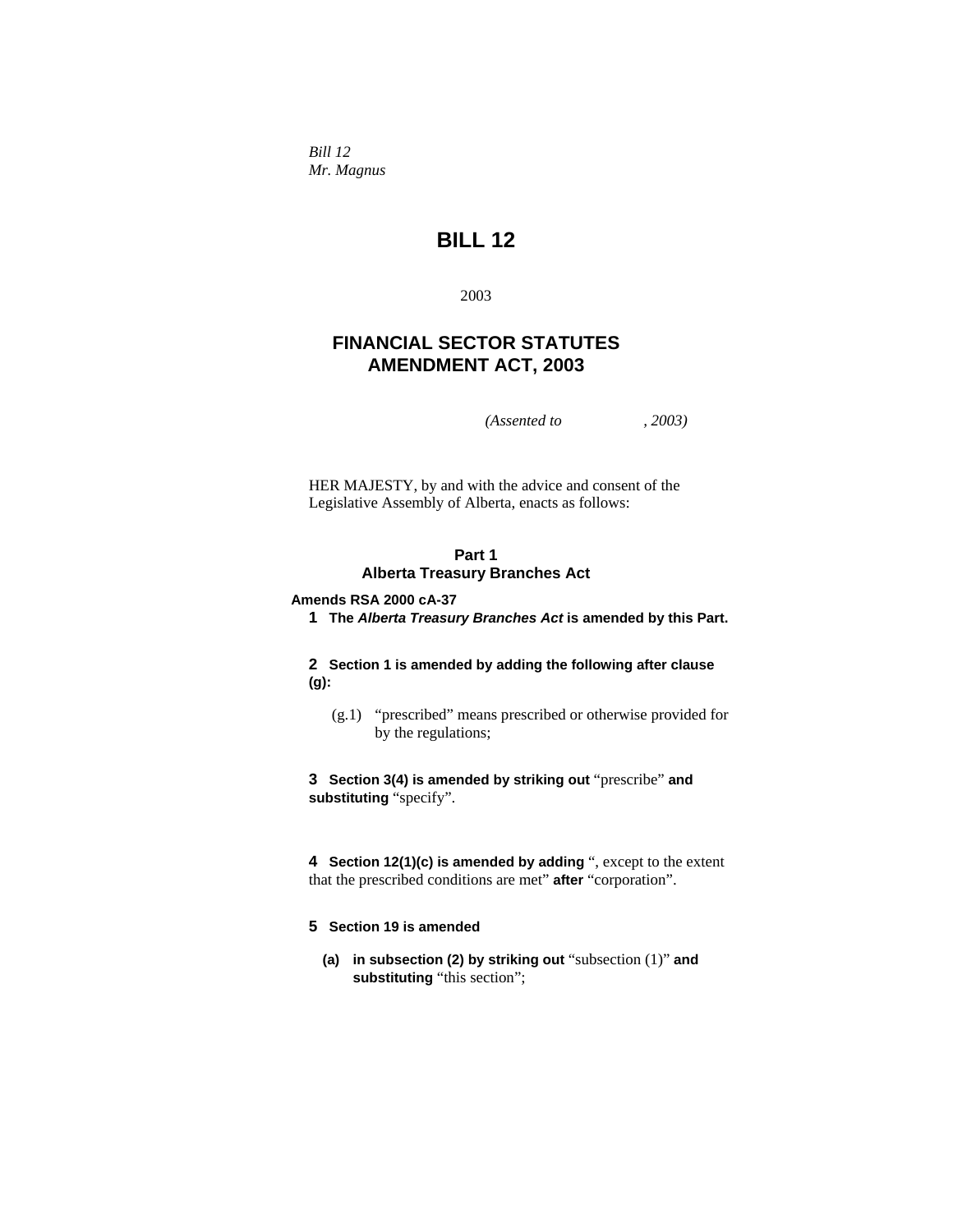- **(b) in subsection (3) by striking out** "held by Alberta Treasury Branches";
- **(c) in subsection (4)** 
	- **(i) by striking out** "subsections (5) and (6), Alberta Treasury Branches may, with the prior approval of the Lieutenant Governor in Council," **and substituting**  "subsection (6) and to any prescribed conditions, Alberta Treasury Branches may";
	- **(ii) by adding the following after clause (c):**
	- (c.1) a corporation that is an insurance agent, within the meaning of the *Insurance Act*, limited to the class of life insurance under that Act,
- **(d) by repealing subsection (5).**

#### **6 Section 34 is amended**

- **(a) by renumbering it as section 34(1);**
- **(b) in subsection (1) by adding the following after clause (h):**
	- (h.1) respecting the treatment of unclaimed balances held by Alberta Treasury Branches;
	- (h.2) authorizing the Minister to make guidelines, or to approve guidelines with or without adaptation, on
		- (i) any matter falling within any other clause of this subsection, or
		- (ii) compliance by Alberta Treasury Branches with legislation to which it is subject,

 and specifying the effect of those guidelines and of contravention of them;

**(c) by adding the following after subsection (1):**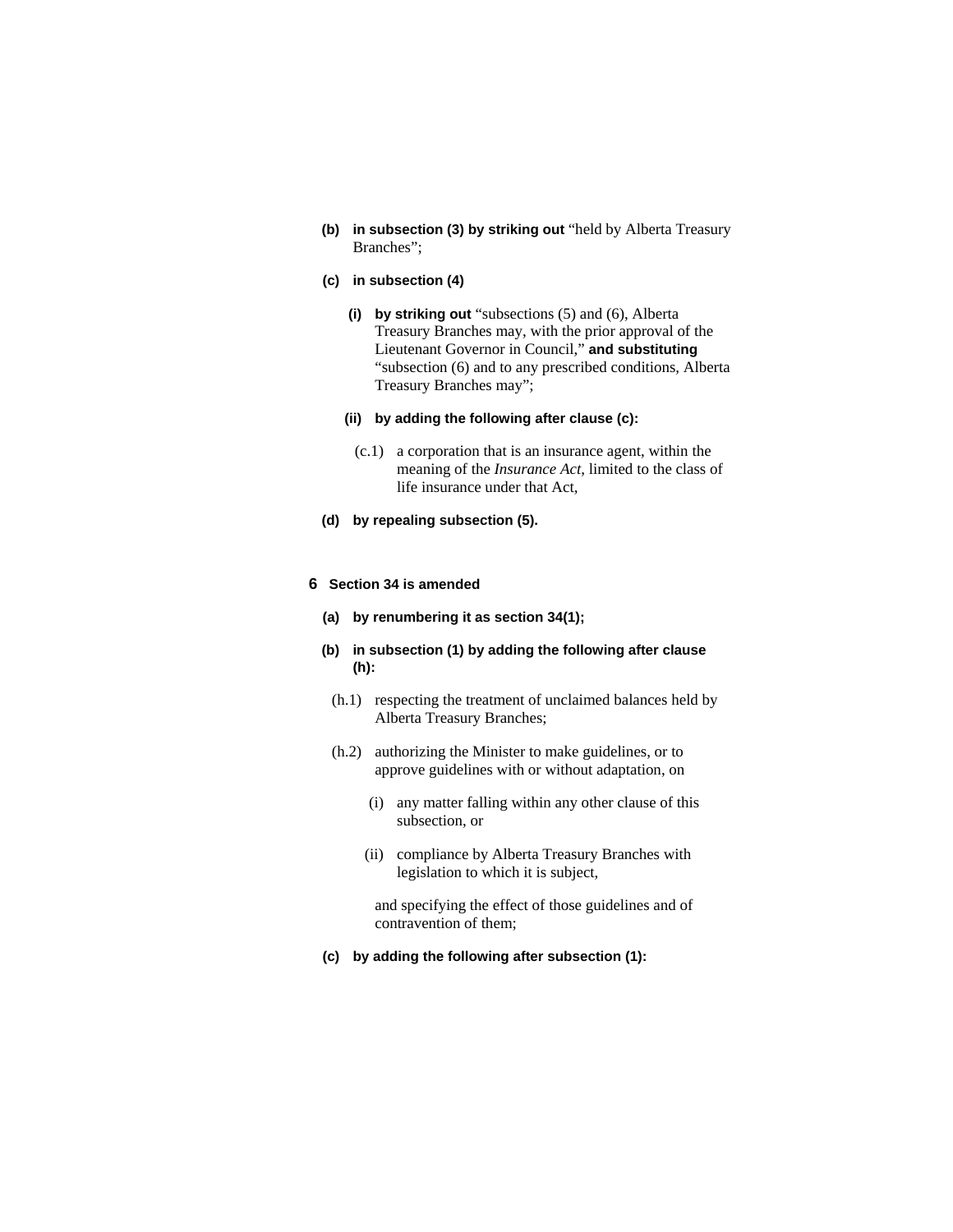**(2)** Guidelines referred to in subsection (1) are exempt from the *Regulations Act*, but the Minister shall ensure that they are published in such a form as the Minister considers likely to make them available, generally, to persons likely to be affected by them.

#### **7 Sections 36(1), (2) and (6) to (8) and 38 of the** *Alberta Treasury Branches Act,* **SA 1997 cA-37.9, are repealed.**

# **Part 2**

## **Cemeteries Act**

**Amends RSA 2000 cC-3 8 The** *Cemeteries Act* **is amended by this Part.** 

**9** Section 1(a) is amended by striking out "credit union, loan corporation,".

## **Part 3 Credit Union Act**

#### **Amends RSA 2000 cC-32**

**10 The** *Credit Union Act* **is amended by this Part.** 

#### **11 Section 1(1) is amended**

- **(a) in clause (k) by adding** "provided it has no federal continuance or, where circumstances warrant, the entity prescribed in relation to section 175.1(4)(c)(i)" **after** "156";
- **(b) in clause (p) by adding** ", but does not include a corporation that has secured federal continuance" **after**  "15";

#### **(c) by adding the following after clause (v):**

- (v.1) "federal Act" means a prescribed Act of the Parliament of Canada;
- (v.2) "federal continuance" means continuance under the federal Act;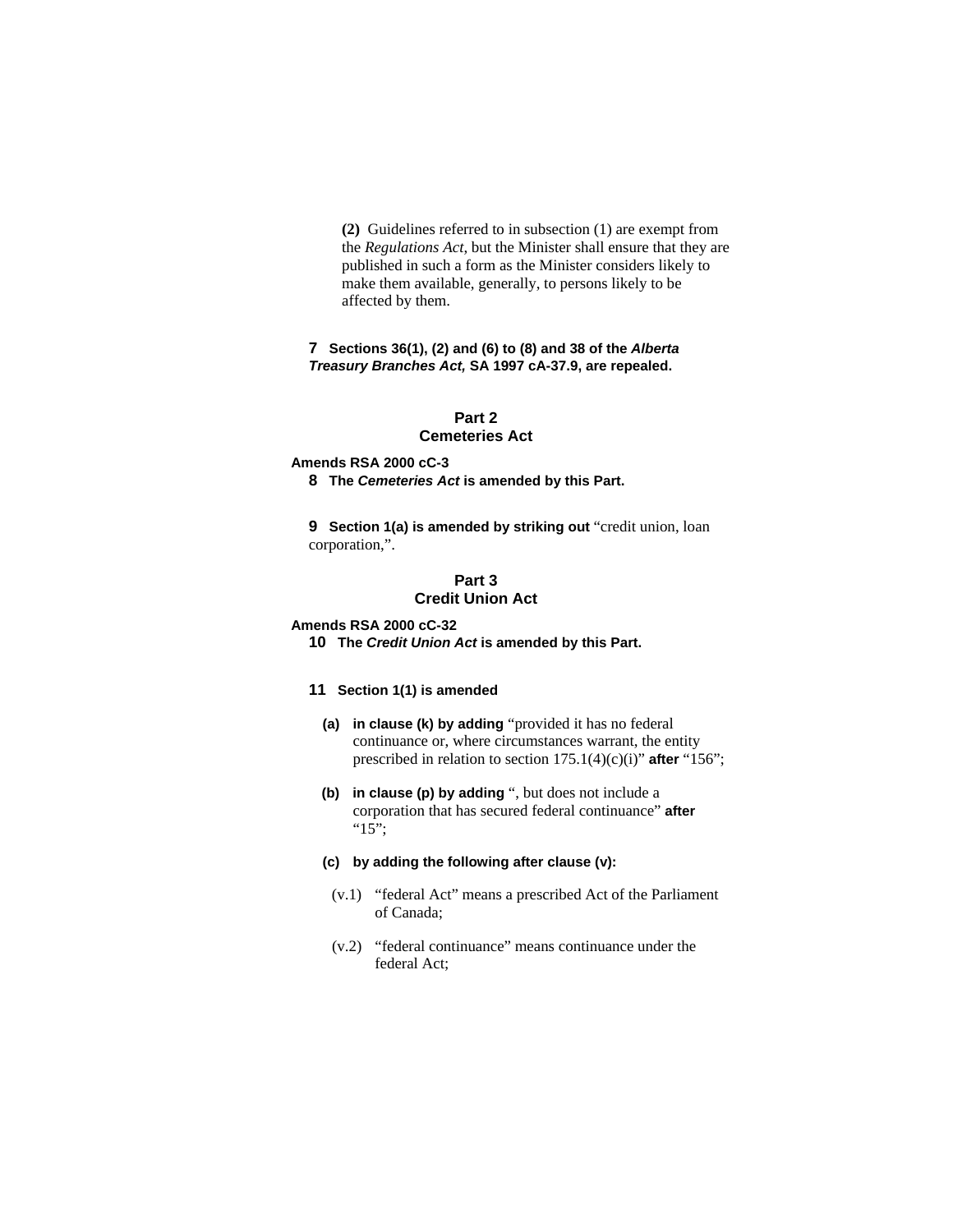**12 Section 8(1)(a) is amended by striking out** "one individual appointed as a director" **and substituting** "2 individuals appointed as directors".

## **13 Section 11(4) is repealed and the following is substituted:**

**(4)** An order, direction or approval of the Lieutenant Governor in Council, the Minister or the Corporation, including an approval of a special loans committee, may be made subject to such terms and conditions as that person or body imposes in it.

#### **14 Section 46 is amended**

## **(a) by repealing subsection (3) and substituting the following:**

- **(3)** A credit union may carry on
	- (a) except as prescribed, any business that is entailed in the fulfilment of any of the purposes of a credit union,
	- (b) as an ancillary business, the business of operating a post office within the meaning of the *Canada Post Corporation Act* (Canada), or
	- (c) any business that is prescribed.
- **(b) in subsection (4)(b) by striking out** "or" **at the end of subclause (i), by adding** "or" **at the end of subclause (ii) and by adding the following after subclause (ii):**
	- (iii) an insurance agent, within the meaning of the *Insurance Act*, limited to the class of life insurance under that Act,

## **15 Section 51(2) is amended by repealing clause (c) and substituting the following:**

 (c) enter into any other related party transaction, not otherwise specified in this Act,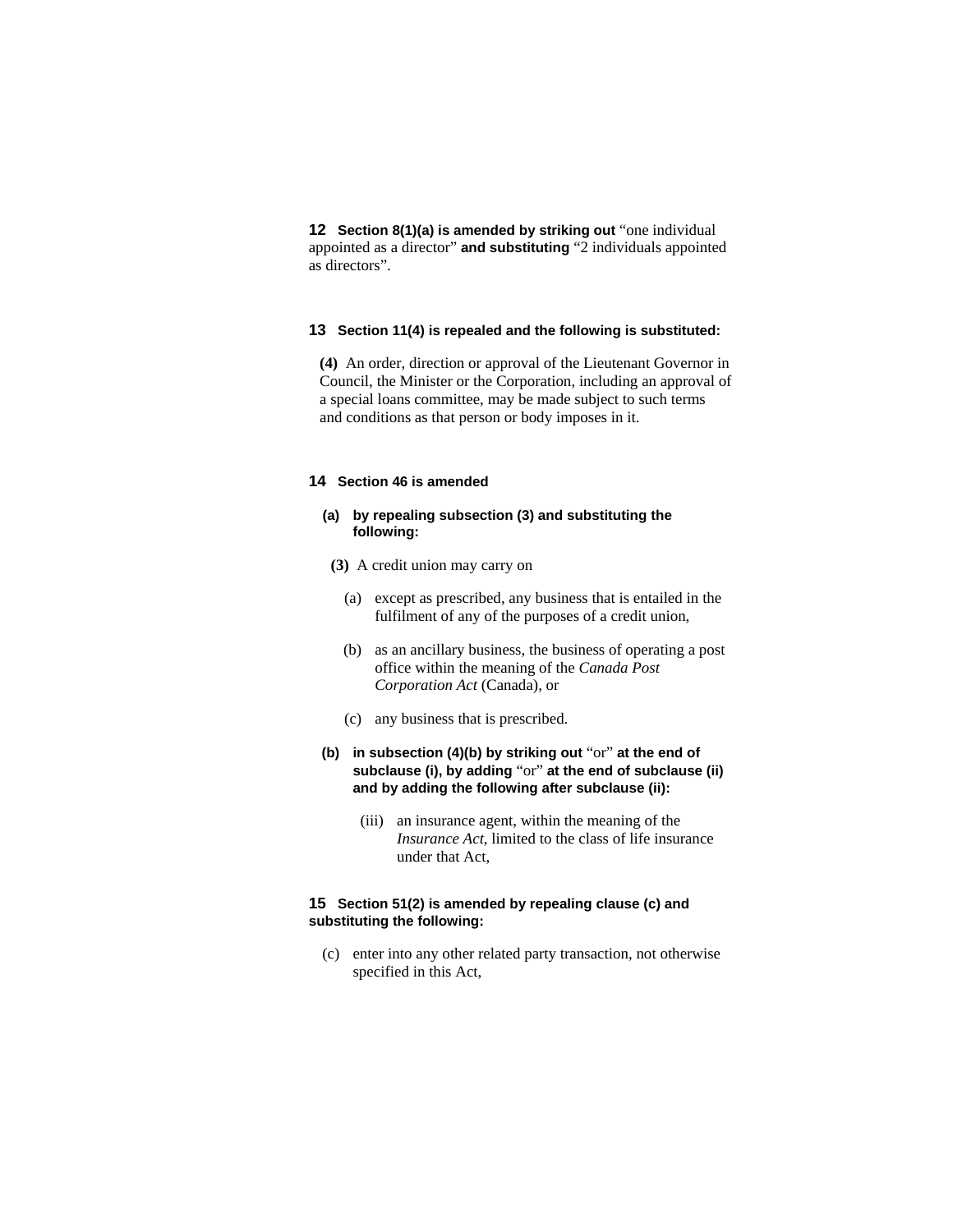- (i) that does not cause the expenditures by that corporation in all transactions between it and all related parties during any fiscal year of the credit union to exceed the amount approved by the Corporation, on application to it by the credit union, in relation to that corporation for that fiscal year, or
- (ii) that is prescribed as not requiring prior board authorization.

**16 Section 71(2) is amended by striking out** ", including the procedures for fixing the amount of that remuneration".

## **17 Section 83(3) is amended by adding the following after clause (a):**

- (a.1) the arithmetic mean amount of remuneration paid to the directors of the credit union during the previous fiscal year,
- (a.2) the highest and lowest amounts of remuneration paid to directors of the credit union during the previous fiscal year,

## **18 Section 120 is amended by adding the following after subsection (3):**

**(3.1)** The Corporation is additionally authorized to publish information required by subsection (3) through any medium other than a newspaper referred to in that subsection.

**19 Section 152(1) is amended by adding** "and section 175.2(2)" **after** "except this section".

**20 Section 160(3) is repealed.**

**21 Section 165 is amended**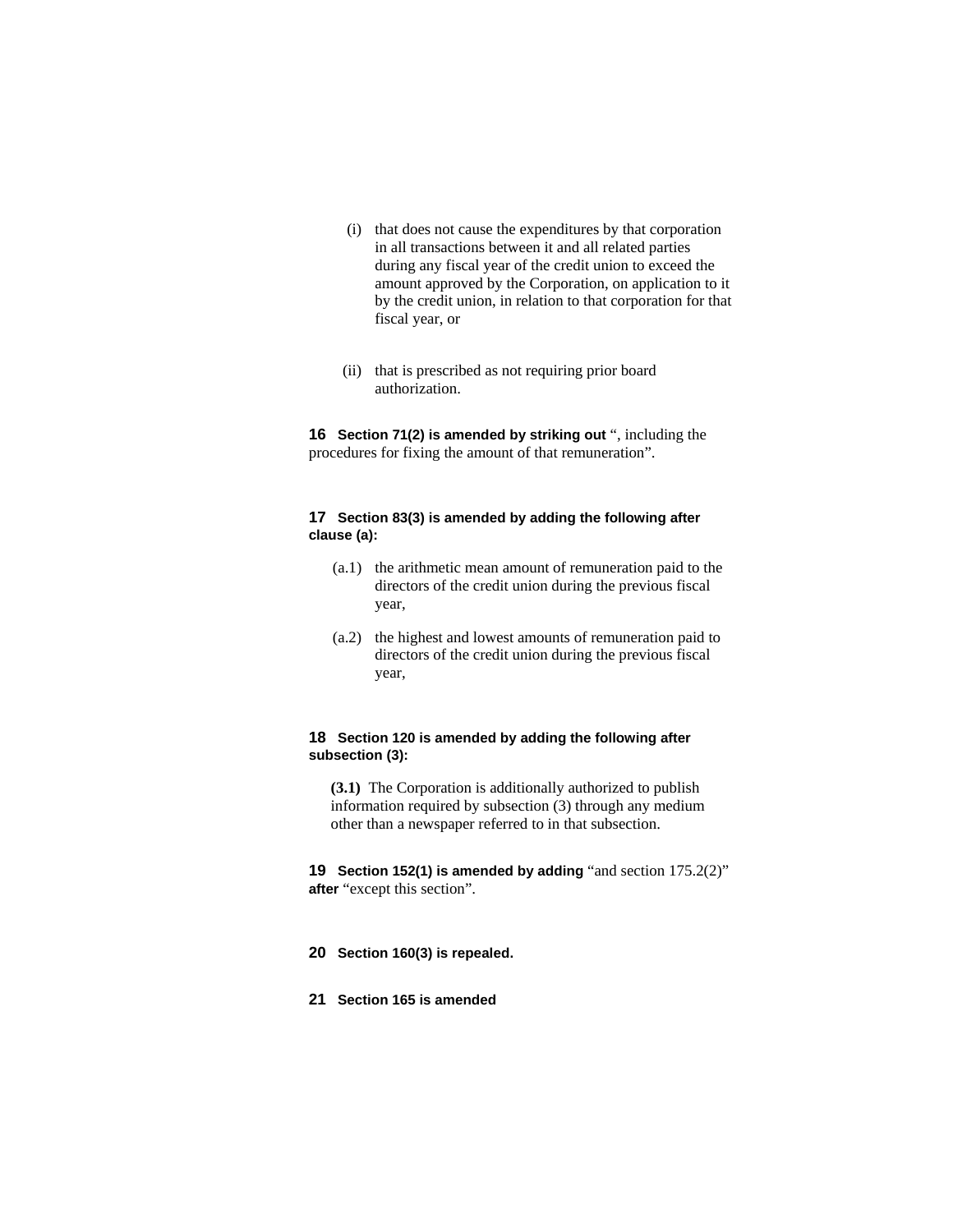**(a) in subsection (1) by adding** ", except subsections (3) and (4)" **after** "46";

## **(b) by adding the following after subsection (1):**

- **(1.1)** Central may carry on any business that
	- (a) except as prescribed, is entailed in the fulfilment of any of Central's purposes, or
	- (b) is prescribed.

**(1.2)** Subject to any prescribed terms and conditions and any other law, a subsidiary or affiliate of Central may carry on

- (a) any business that Central is allowed by law to carry on, subject however to the restrictions imposed by this Act and the regulations on Central,
- (b) the business of
	- (i) a corporation within the meaning of the *Loan and Trust Corporations Act* or within the meaning ascribed to any equivalent expression by any equivalent statute of another province or territory or of Canada, or
	- (ii) a securities dealer,
- or
- (c) any other prescribed business.

**(1.3)** Notwithstanding anything in this Act, Central may, with the prior approval of the Lieutenant Governor in Council, carry on the businesses or exercise the powers, or both, that an association, within the meaning of the *Cooperative Credit Associations Act* (Canada), may carry on or has under that Act.

**22 Section 168(3) is amended by striking out** "Canadian Cooperative Credit Society" **and substituting** "Credit Union Central of Canada".

**23 The following is added after section 175:**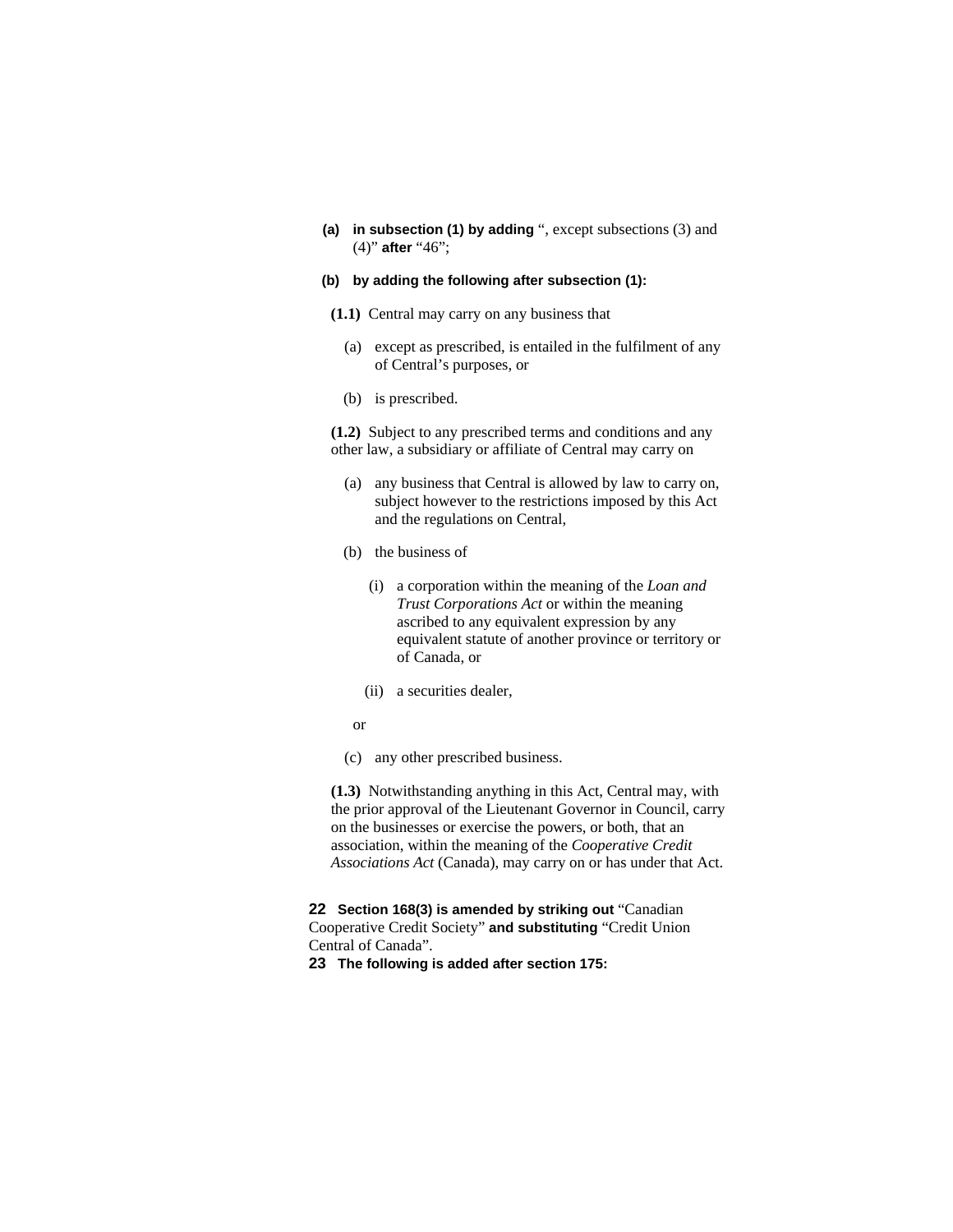## **Part 13.1 Amalgamation and Continuance Under the Federal Act**

## **Amalgamation involving Central**

**175.1(1)** In this Part, "Central" means Credit Union Central Alberta Limited.

**(2)** Central may, in accordance with a prior prescribed authorization and the prescribed procedure, amalgamate with one or more of its equivalent entities in other provinces or territories on the condition that Central, along with the other amalgamating entities, applies and receives approval for federal continuance under a different name, on the terms and conditions prescribed.

**(3)** Without limiting other procedural requirements that may be included, the procedure prescribed for the purposes of subsection (2) must include, as far as the Lieutenant Governor in Council, in making the regulations, considers appropriate in the circumstances, the voluntary amalgamation procedures for credit unions set out in Division 1 of Part 15.

**(4)** If an application by Central for federal continuance is granted, the Lieutenant Governor in Council may, by regulation,

- (a) provide that Central no longer has any role or functions under this Act or the regulations,
- (b) provide that section 106 no longer applies and establish an appropriate provision to replace section 106, and
- (c) if Central's functions are ended under clause (a),
	- (i) prescribe another entity, which could be the entity resulting from the amalgamation, to assume all or some of the role, functions, powers and duties of Central under this Act and the regulations, and
	- (ii) notwithstanding anything in this Act, treat Part 13 and any other provisions of this Act and the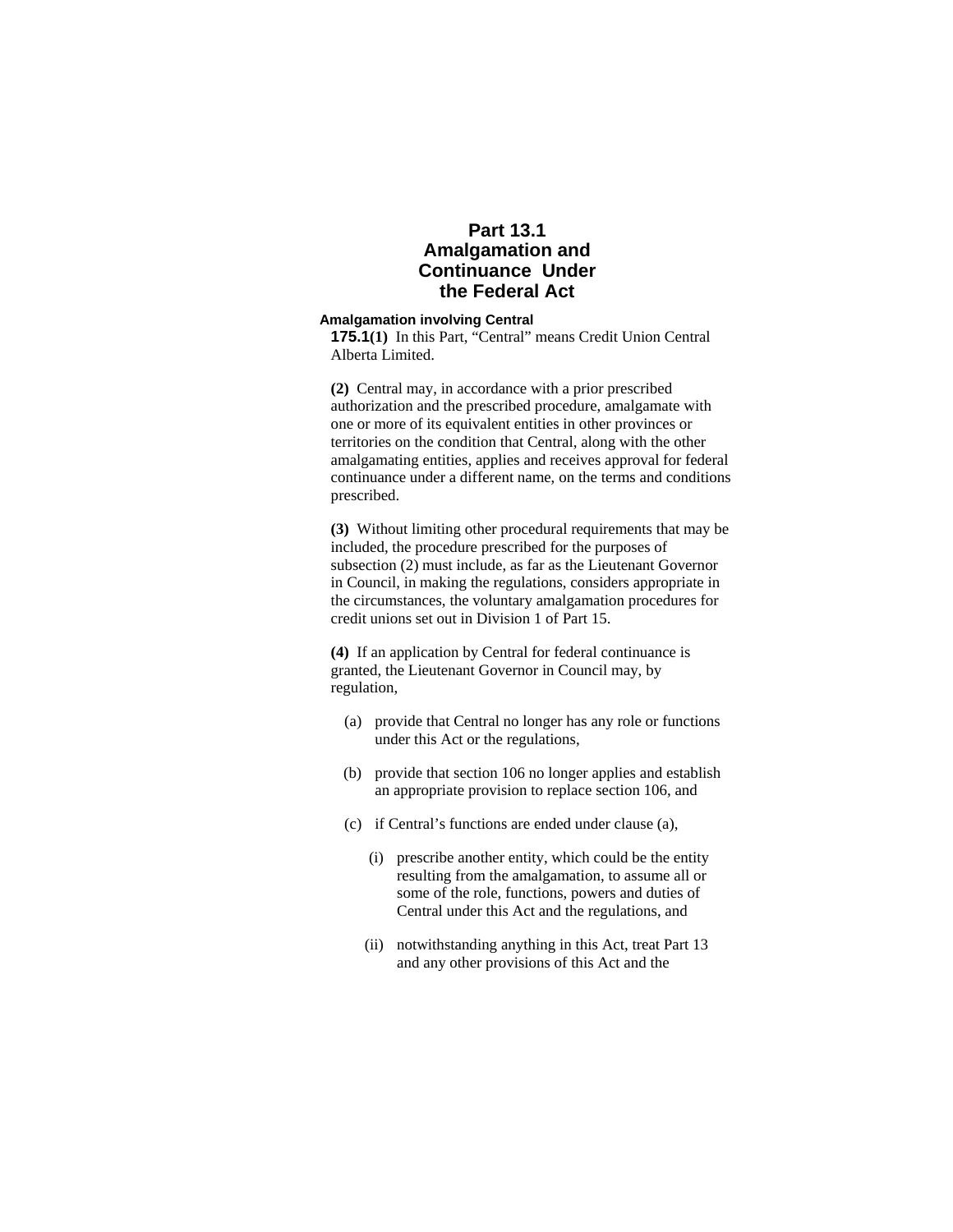regulations as being adapted in such a manner as is considered necessary to reflect the results of regulations made under subclause (i).

**(5)** Regulations made under subsection (4)(b) and (c)(ii) expire 24 months after they come into force.

## **Continuance of credit unions under federal Act**

**175.2(1)** A credit union may, in accordance with the prescribed procedure and with the prior approval of the Lieutenant Governor in Council, apply for and secure federal continuance.

**(2)** Notwithstanding section 152, the guarantee under that section ends with the federal continuance of the credit union except that the Lieutenant Governor in Council may make regulations continuing that guarantee in respect of deposits made with the credit union before, but with a fixed term ending after, the effective date of its federal continuance.

**(3)** An approval under subsection (1) is subject to the condition that the credit union, before it applies for federal continuance, give the prescribed period of notice in the prescribed form to all its members and other depositors covered by the guarantee under section 152 of its intention so to apply and of the fact that, subject to subsection (2), that guarantee will not continue if the application is successful.

**(4)** If the credit union is amalgamating with another entity, section 175.1(3) applies with respect to a federal continuance under subsection (1).

#### **Requirements for federal Act**

**175.3(1)** Central or a credit union may apply for federal continuance only if the federal Act, at the time of the application, provides in effect that, if its application for federal continuance is successful,

- (a) its property continues to be the property of the federally continued corporation,
- (b) the federally continued corporation continues to be liable for its obligations,
- (c) no existing cause of action, claim or liability to prosecution is affected by the federal continuance,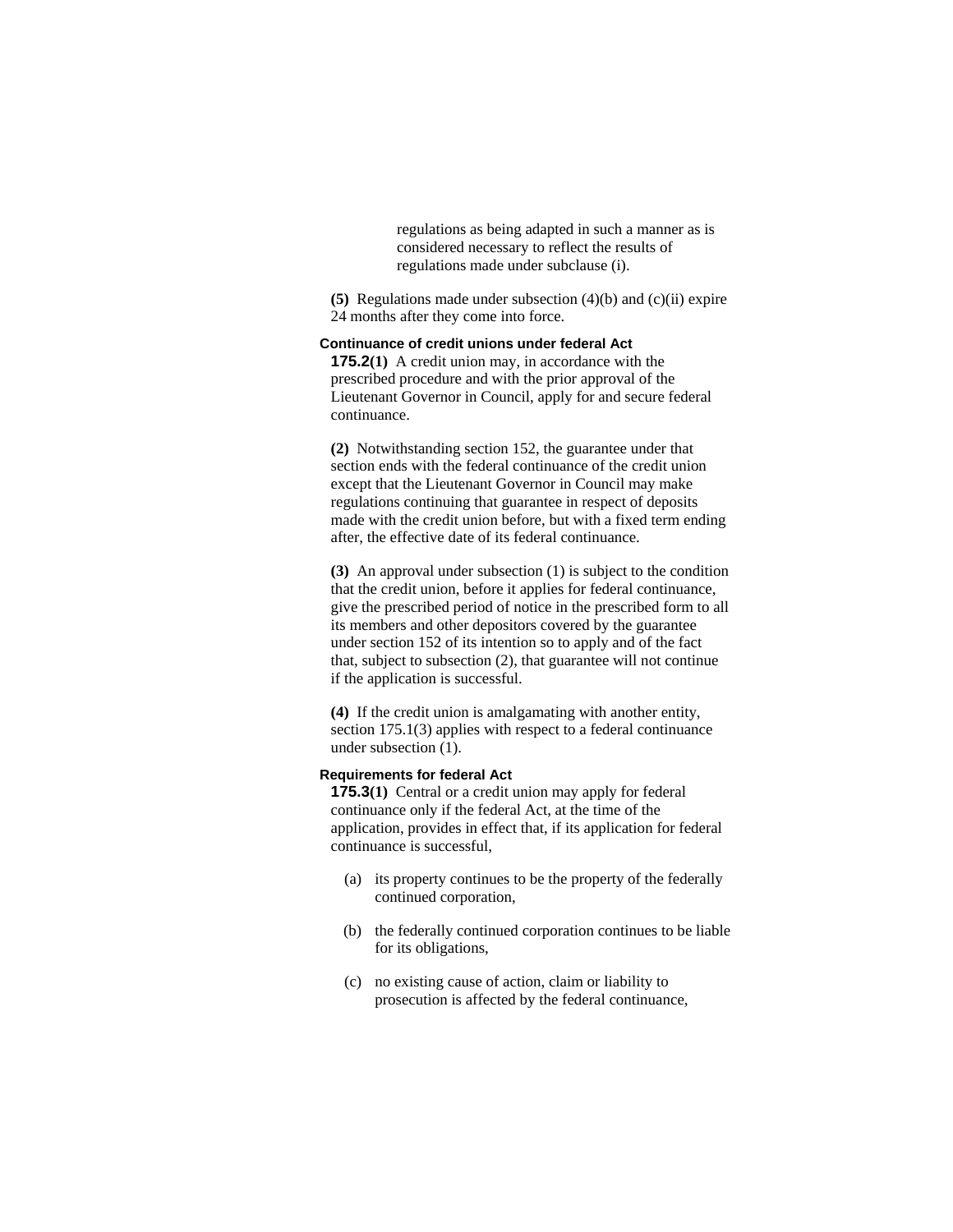- (d) a civil, criminal or administrative action or proceeding pending by or against it may continue to be prosecuted by or against the federally continued corporation,
- (e) a conviction against or ruling, order or judgment in favour of or against it may be enforced by or against the federally continued corporation, and
- (f) federal continuance will not adversely affect its members or creditors.

**(2)** Federal continuance is subject to the condition that the market conduct rules, within the prescribed meaning, of or under this or any other Act, are to apply or to continue to apply to the federally continued corporation.

**(3)** For the purposes of subsection (1)(f), in the case of a credit union, the non-continuation of the guarantee under section 152 is deemed not to affect adversely any person provided that section 175.2(3) is complied with.

## **24 Section 230 is amended by adding the following after clause (v):**

- (v.1) notwithstanding anything in this Act but subject to Part 13.1, providing for what is to be done on or following any federal continuance and the effect of a federal continuance;
- (v.2) governing relations between credit unions and insurers and insurance agents within the meaning of the *Insurance Act*;

## **Part 4 Funeral Services Act**

## **Amends RSA 2000 cF-29**

**25 The** *Funeral Services Act* **is amended by this Part.** 

26 Section 1(o) is amended by striking out "a credit union, a loan corporation or".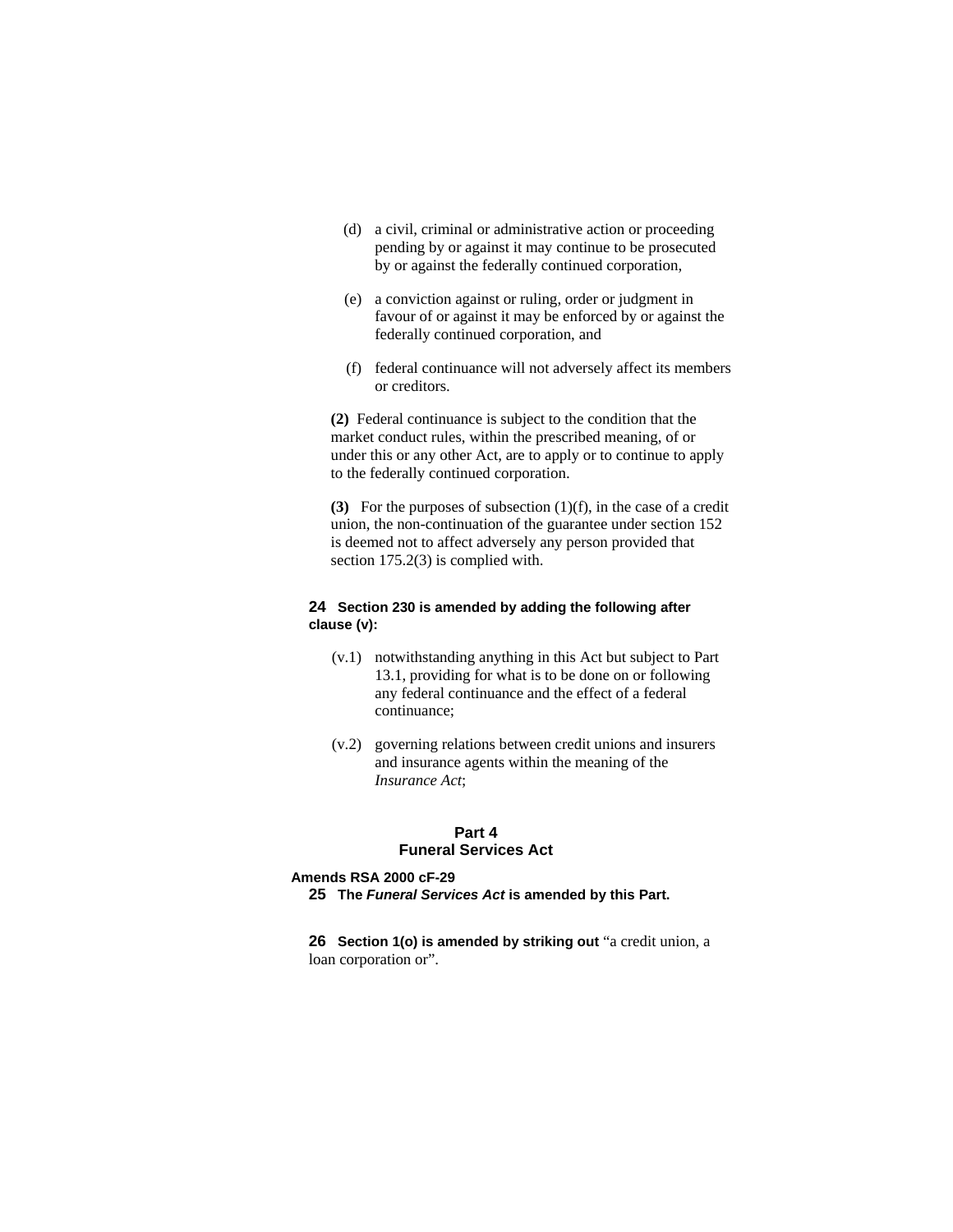**27 Section 2(2) is amended by adding** "and may provide for conditions for any such exemption" **after** "regulations".

**28 Section 25(3) is amended by adding** ", loan corporation" **after** "trust corporation".

# **Part 5**

## **Insurance Act**

## **Amends RSA 2000 cI-3**

**29 The** *Insurance Act* **is amended by this Part.** 

#### **30 Section 15 is repealed and the following is substituted:**

#### **Employee schemes for medical care, sickness and accident benefits**

**15** This Act does not apply to a prescribed entity to the extent of its provision to employees of prescribed benefits relating to medical care, sickness and accident benefits.

## **Employee benefit schemes for income replacement**

**15.1**(1) In this section, "non-accountable entities" means entities that are not accountable organizations within the meaning of section 16 of the *Government Accountability Act*.

**(2)** Subject to any regulations made under subsection (3), this Act does not apply to an entity to the extent of its provision to its employees of prescribed benefits whose subject-matter is income replacement due to disability, sickness or disease, provided that no death benefit is payable.

**(3)** The Lieutenant Governor in Council may make regulations

- (a) applying this Act to prescribed classes of non-accountable entities in respect of their provision to their employees of benefits referred to in subsection (2), and
- (b) respecting such provision of those benefits by those classes, and in particular, in relation to each such class,
	- (i) the nature and sufficiency of its financial resources as a source of continuing financial support for the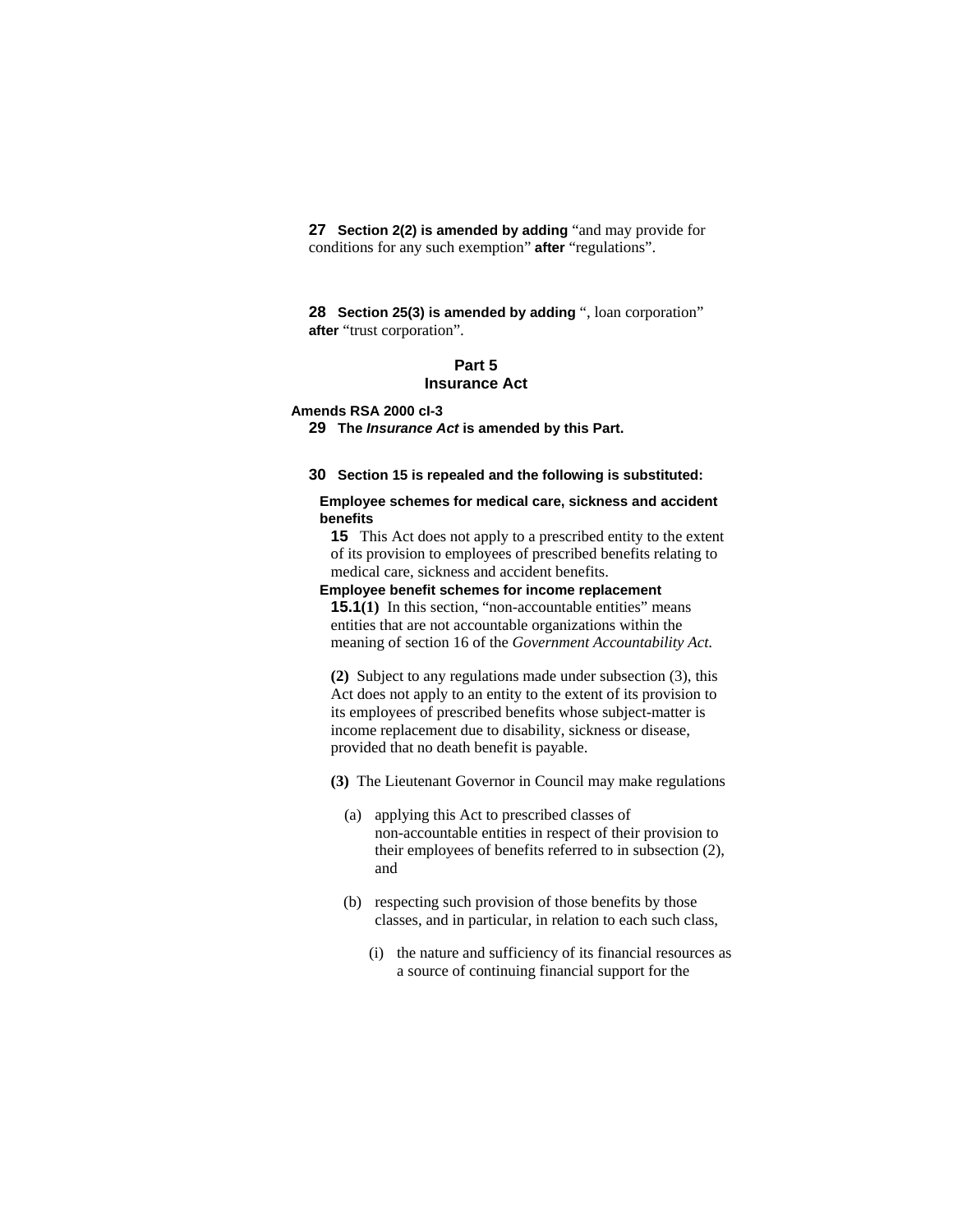financial obligations implicit in providing the benefits,

- (ii) the availability of financial statements, prepared comparably to those referred to in section 219(1), to employees,
- (iii) the degree of segregation of any assets relating to the provision of the benefits, or offer of the benefits, to employees from the assets of the entity,
- (iv) the adequacy of any capital or reserves maintained by the entity to support the provision or offer of the benefits, and
- (v) the extent to which matters referred to in this subsection are to be disclosed to employees, and the timing of any such disclosure.

**(4)** Notwithstanding subsection (3)(b)(v), where a non-accountable entity provides benefits referred to in subsection (2) that are not underwritten by an insurer, it shall disclose to its employees, prior to or at the time that the benefits are offered, that the benefits are not underwritten by an insurer and that the benefits would be payable from the net income or retained earnings of the entity.

**31 Section 16(b) is amended by striking out** "12" **and substituting** "15.1".

## **32 Section 54(1) is amended by striking out** "or" **at the end of clause (h), adding** "or" **at the end of clause (i) and adding the following after clause (i):**

 (j) the amount of a licensed extra-provincial company's base capital at any time falls below the respective amount specified in or under section 25(a),

#### **33 The following is added after section 99:**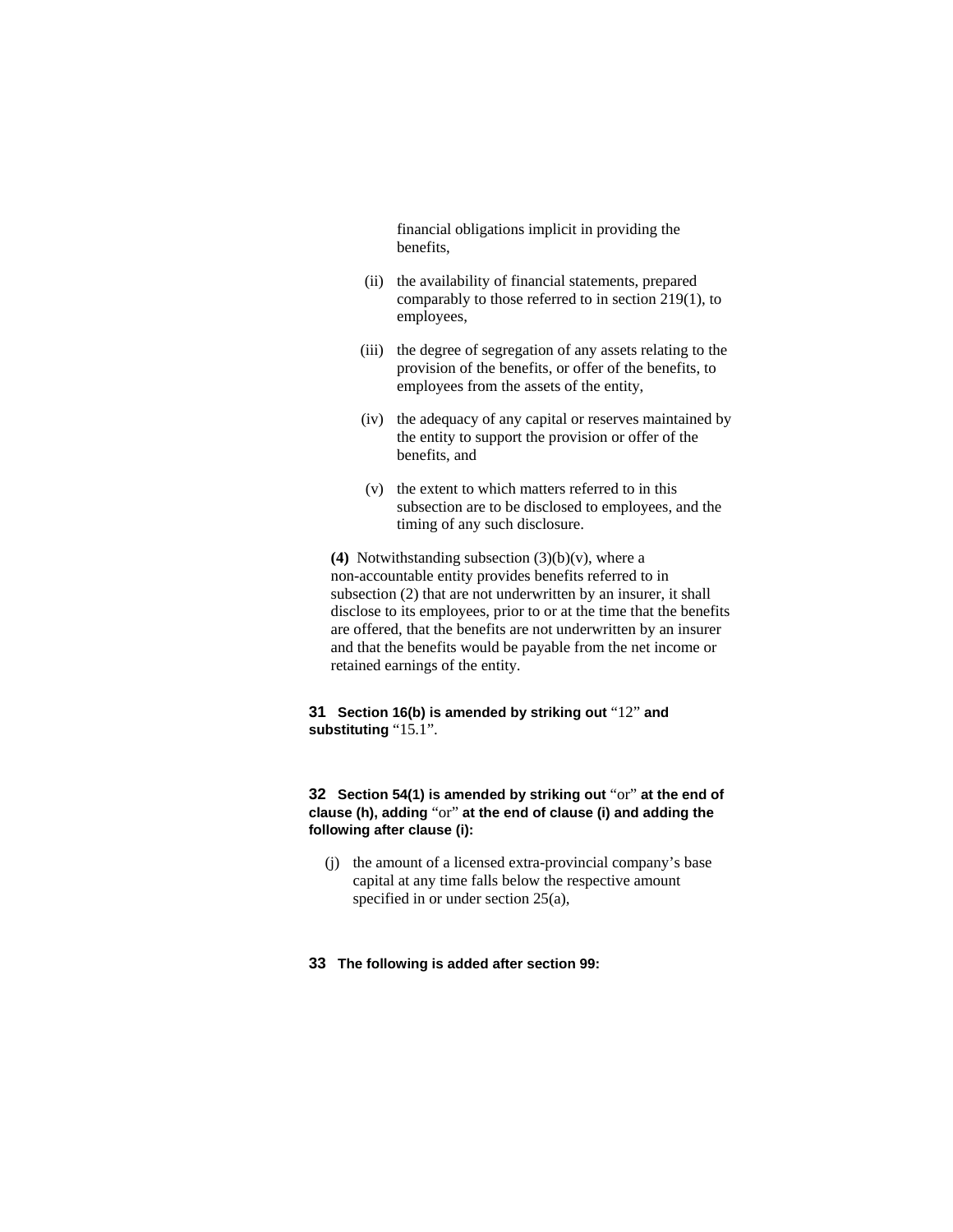#### **Temporary exclusion from premium calculation**

**99.1(1)** In this section, "premiums" means premiums collected or credited to the accounts of subscribers in respect of reciprocal contracts in force.

**(2)** A reciprocal insurance exchange may provide for the assessment on its subscribers of a premium surcharge over and above the premiums required by section 88.

**(3)** The premium surcharge may be assessed only during the year in which the reciprocal insurance exchange's licence is initially issued and during the first full year of its renewal after its initial issue, except that the Minister may, on application by the exchange, extend the period of authorization of the surcharge for further one-year periods until the 2nd anniversary of the end of that year in which the licence was initially issued.

**(4)** The reciprocal insurance exchange may exclude the premium surcharges from "premiums" for the purpose of calculating the reserve fund requirements of section 99.

#### **34 Section 415(a) is amended by repealing subclauses (iv) and (v) and substituting the following:**

and

(iv) any other prescribed form of financing,

 but does not include a deposit with a deposit-taking institution;

**35 Section 502(2) is amended by adding** "unless the agent is a deposit-taking institution that holds a restricted insurance agent's certificate of authority" **after** "the agent".

**36 Section 672(4) is amended by striking out** "660" **and substituting** "671".

**37 The following Acts are repealed:**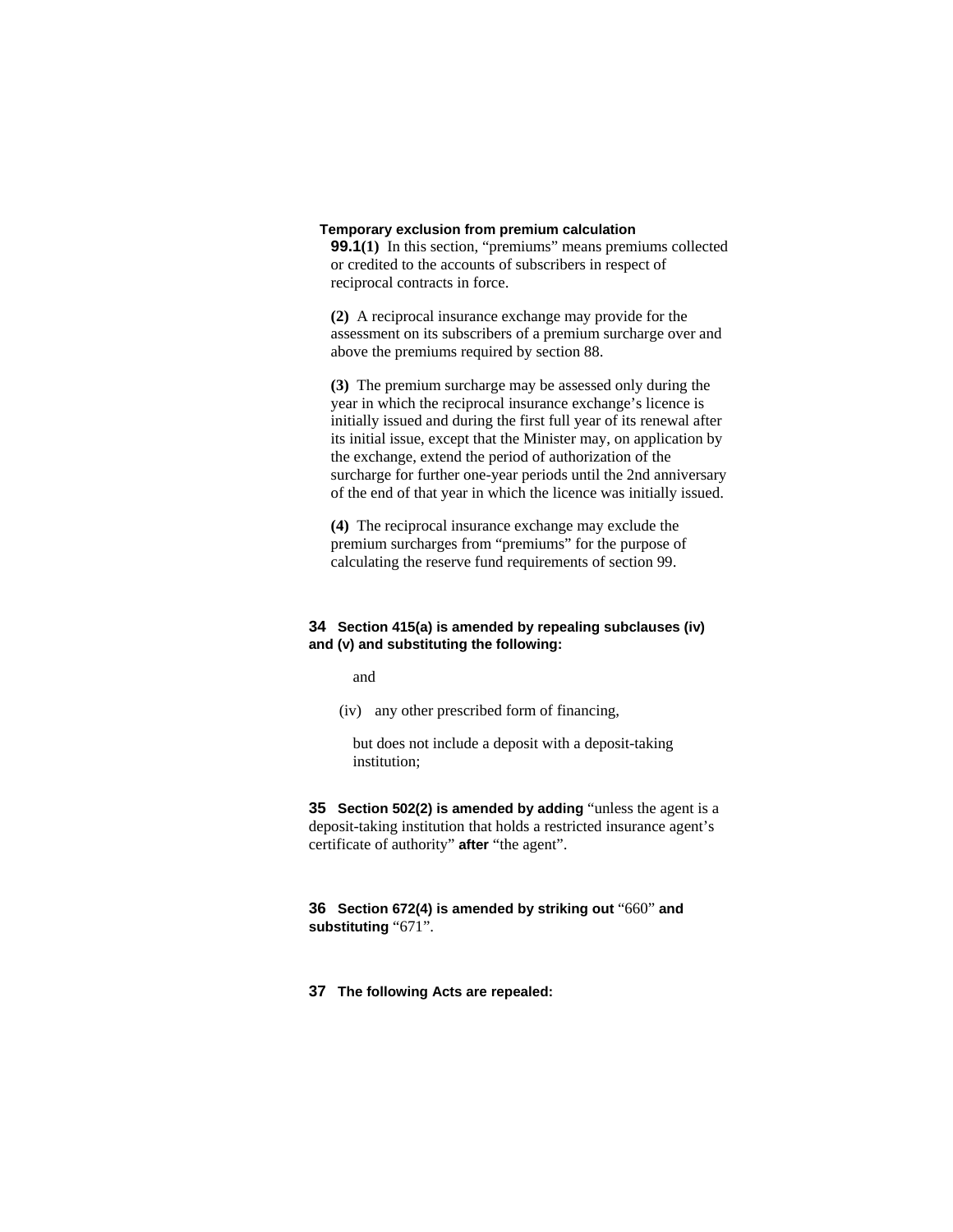- **(a)** *Millennium Insurance Corporation Act*;
- **(b)** *Trans Global Insurance Company Act*;
- **(c)** *Trans Global Life Insurance Company Act*.

## **Part 6 Loan and Trust Corporations Act**

#### **Amends RSA 2000 cL-20**

**38 The** *Loan and Trust Corporations Act* **is amended by this Part.** 

- **39 Section 207 is amended** 
	- **(a) in subsection (2) by striking out** "subsection (1)" **and substituting** "this section";
	- **(b) in subsection (3) by striking out** "held by the corporation";
	- **(c) in subsection (4) by adding the following after clause (d):**
	- (d.1) a body corporate that is an insurance agent, within the meaning of the *Insurance Act*, limited to the class of life insurance under that Act,

## **40 Section 258 is amended by adding the following after subsection (7):**

**(8)** Subject to subsection (9), this section prevails notwithstanding the *Freedom of Information and Protection of Privacy Act*.

**(9)** Subsection (8) does not apply in respect of information or documents described in this section that have been in existence for 50 years or more.

## **Part 7 Public Sector Pension Plans Act**

**Amends RSA 2000 cP-41** 

**41 The** *Public Sector Pension Plans Act* **is amended by this Part.**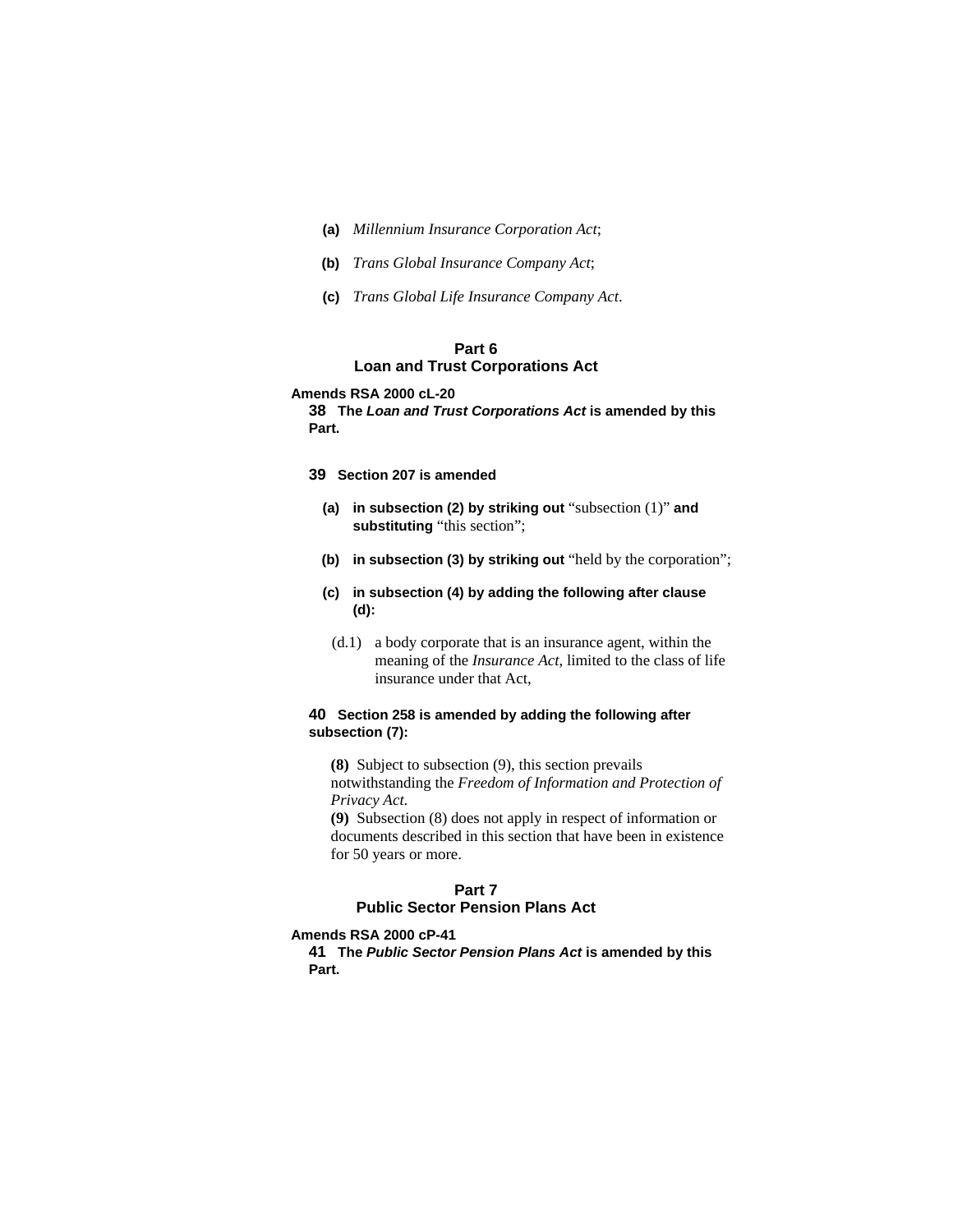**42 Section 1(c) is amended by adding** "(which Plan has had its assets and liabilities transferred to a pension plan regulated under the *Employment Pension Plans Act* and is about to be terminated formally)" **after** "Universities Academic Pension Plan".

#### **43 The following is added immediately before Schedule 1:**

#### **Transitional provision for funding requirements**

**12(1)** Notwithstanding section 1(1)(b) of each of Schedules 1, 2, 4 and 5, those clauses are deemed to read as follows with respect to current service contributions required to be made after 2002 and before the effective date of the repeal and replacement of each such clause by the *Financial Sector Statutes Amendment Act, 2003*:

 (b) "funding and solvency requirements" means the minimum funding requirements, but excluding any requirements for the funding of solvency deficiencies, of the *Employment Pension Plans Act* and the regulations under it;

**(2)** Subsection (1) is deemed to have come into force on January 1, 2003.

**(3)** This section is repealed one day after the repeal and replacement referred to in subsection (1).

### **44(1) Schedule 1 is amended by this section.**

#### **(2) Section 1(1) is amended**

#### **(a) by repealing clause (b) and substituting the following:**

 (b) "funding requirements" means the minimum funding requirements, but excluding any requirements for the funding of solvency deficiencies, of the *Employment Pension Plans Act* and the regulations under it;

#### **(b) by adding the following after clause (i):**

 (i.1) "solvency deficiencies" means a solvency deficiency within the meaning of, and as calculated according to the methods set out in, the regulations under the *Employment Pension Plans Act*;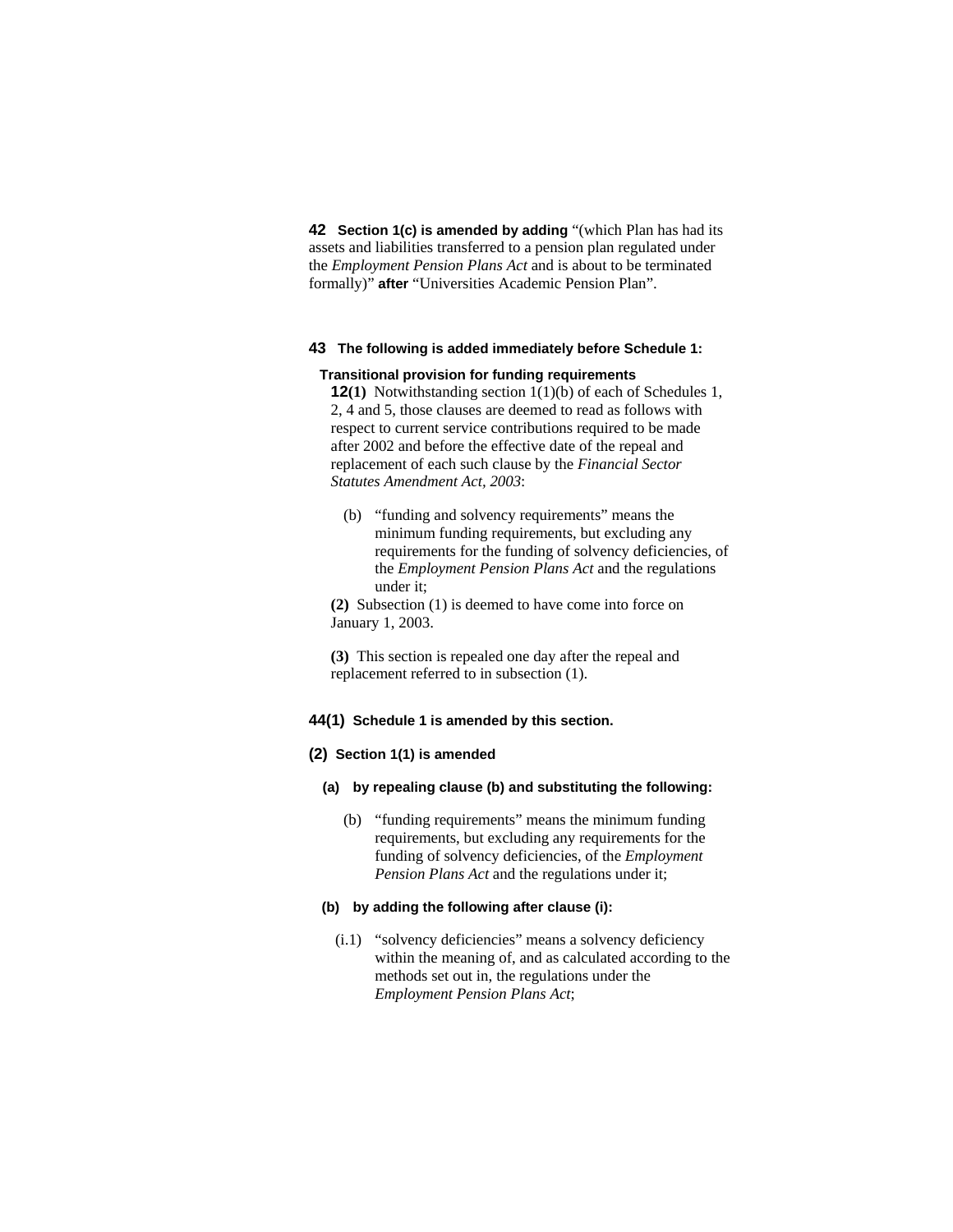(i.2) "solvency funding requirements" means the prescribed requirements, if any, for funding solvency deficiencies.

## **(3) Section 4 is amended by repealing subsection (4) and substituting the following:**

**(4)** Where a recommendation made under subsection (2) would, if adopted, have the effect of changing any of the Plan's benefits,

- (a) the recommendation must be approved by the Board in the manner prescribed, and
- (b) the Board shall advise the Minister of the impact of the proposed change on the Plan's funded status, solvency deficiencies and current service contribution rates.

#### **(4) Section 5 is amended**

**(a) by adding the following after subsection (1):** 

**(1.1)** The actuarial valuation report must include a calculation of the Plan's solvency deficiencies, if any.

- **(b) in subsection (2) by striking out** "the funding and solvency requirements" **and substituting** "the funding requirements and, if applicable, the solvency funding requirements".
- **45(1) Schedule 2 is amended by this section.**
- **(2) Section 1(1) is amended** 
	- **(a) by repealing clause (b) and substituting the following:** 
		- (b) "funding requirements" means the minimum funding requirements, but excluding any requirements for the funding of solvency deficiencies, of the *Employment Pension Plans Act* and the regulations under it;

#### **(b) by adding the following after clause (i):**

 (i.1) "solvency deficiencies" means a solvency deficiency within the meaning of, and as calculated according to the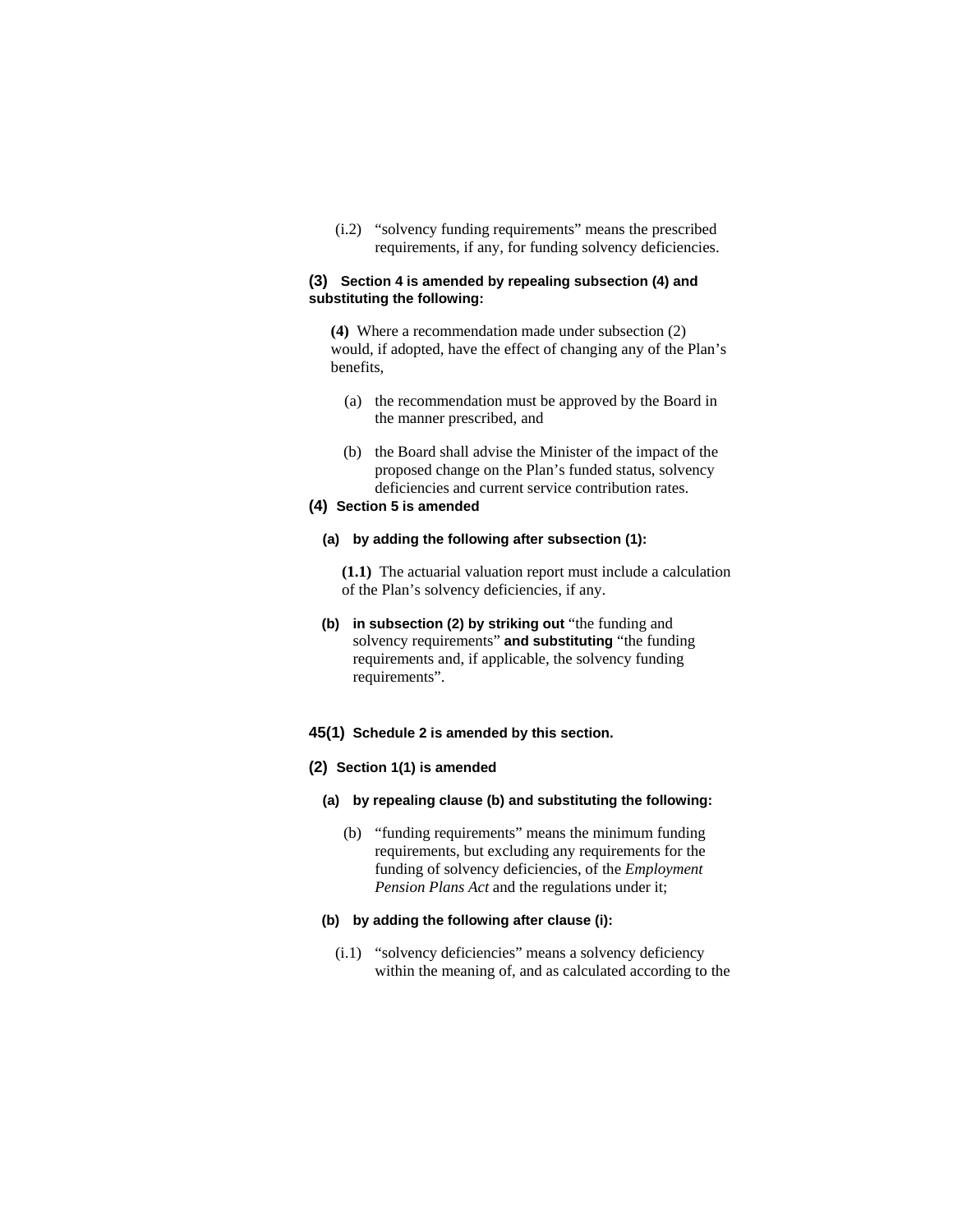methods set out in, the regulations under the *Employment Pension Plans Act*;

 (i.2) "solvency funding requirements" means the prescribed requirements, if any, for funding solvency deficiencies;

## **(3) Section 4 is amended by adding the following after subsection (3):**

**(4)** Where a recommendation made under subsection (2) would, if adopted, have the effect of changing any of the Plan's benefits, the Board shall advise the Minister of the impact of the proposed change on the Plan's funded status, solvency deficiencies and current service contribution rates.

## **(4) Section 5 is amended**

## **(a) by adding the following after subsection (1):**

**(1.1)** The actuarial valuation report must include a calculation of the Plan's solvency deficiencies, if any.

**(b) in subsection (2) by striking out** "the funding and solvency requirements" **and substituting** "the funding requirements and, if applicable, the solvency funding requirements".

#### **46(1) Schedule 4 is amended by this section.**

#### **(2) Section 1(1) is amended**

- **(a) by repealing clause (b) and substituting the following:** 
	- (b) "funding requirements" means the minimum funding requirements, but excluding any requirements for the funding of solvency deficiencies, of the *Employment Pension Plans Act* and the regulations under it;

#### **(b) by adding the following after clause (i):**

 (i.1) "solvency deficiencies" means a solvency deficiency within the meaning of, and as calculated according to the methods set out in, the regulations under the *Employment Pension Plans Act*;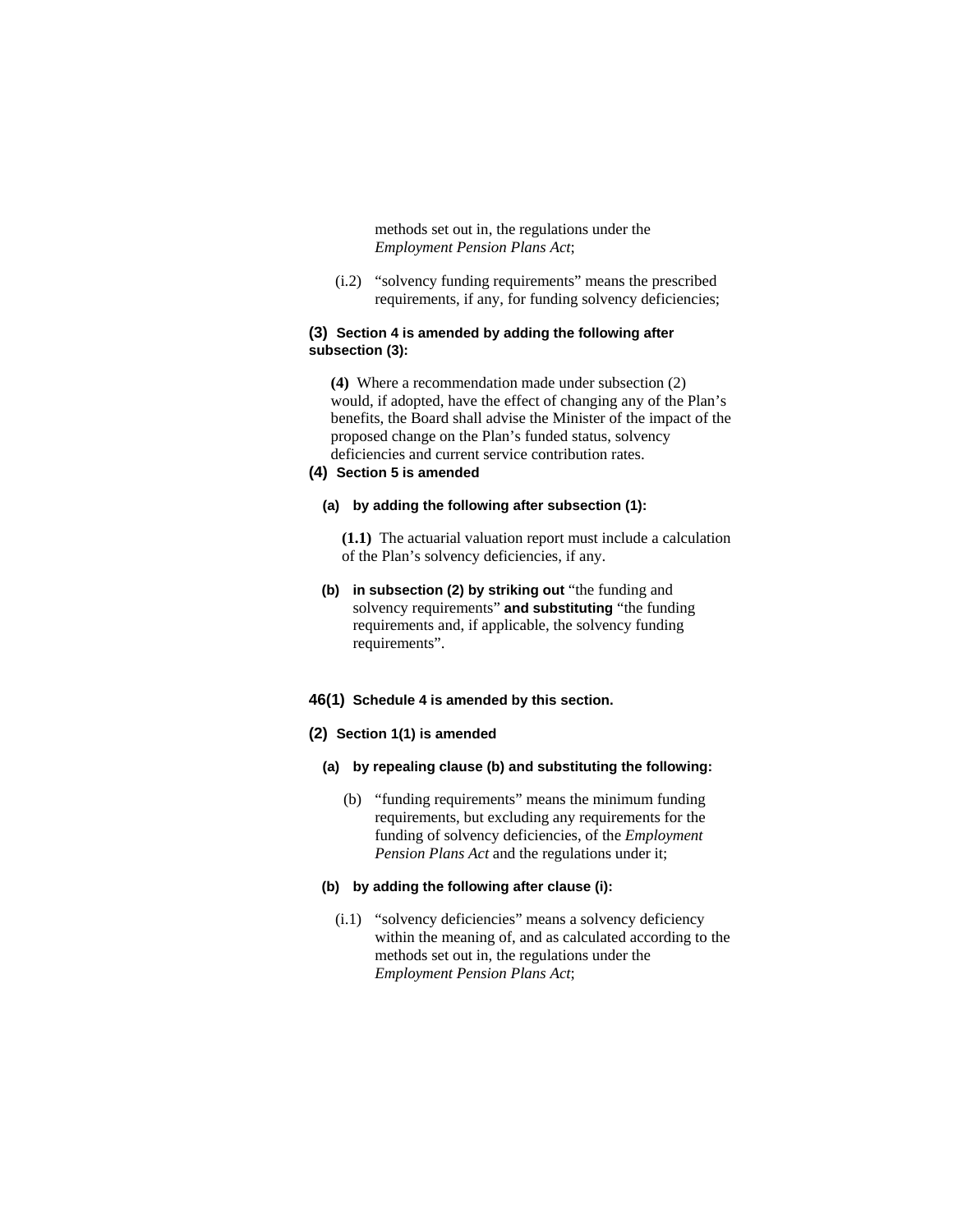(i.2) "solvency funding requirements" means the prescribed requirements, if any, for funding solvency deficiencies.

#### **(3) Section 4 is amended**

#### **(a) by adding the following after subsection (3):**

**(4)** Where a recommendation made under subsection (2) would, if adopted, have the effect of changing any of the Plan's benefits, the Board shall advise the Minister of the impact of the proposed change on the Plan's funded status, solvency deficiencies and current service contribution rates.

## **(b) by repealing subsection (10)(c) and substituting the following:**

 (c) the Plan meets the funding requirements and, if applicable, the solvency funding requirements, and

## **(4) Section 5 is amended**

#### **(a) by adding the following after subsection (1):**

**(1.1)** The actuarial valuation report must include a calculation of the Plan's solvency deficiencies, if any.

**(b) in subsection (2) by striking out** "the funding and solvency requirements" **and substituting** "the funding requirements and, if applicable, the solvency funding requirements".

#### **47(1) Schedule 5 is amended by this section.**

#### **(2) Section 1(1) is amended**

#### **(a) by repealing clause (b) and substituting the following:**

- (b) "funding requirements" means the minimum funding requirements, but excluding any requirements for the funding of solvency deficiencies, of the *Employment Pension Plans Act* and the regulations under it;
- **(b) by adding the following after clause (i):**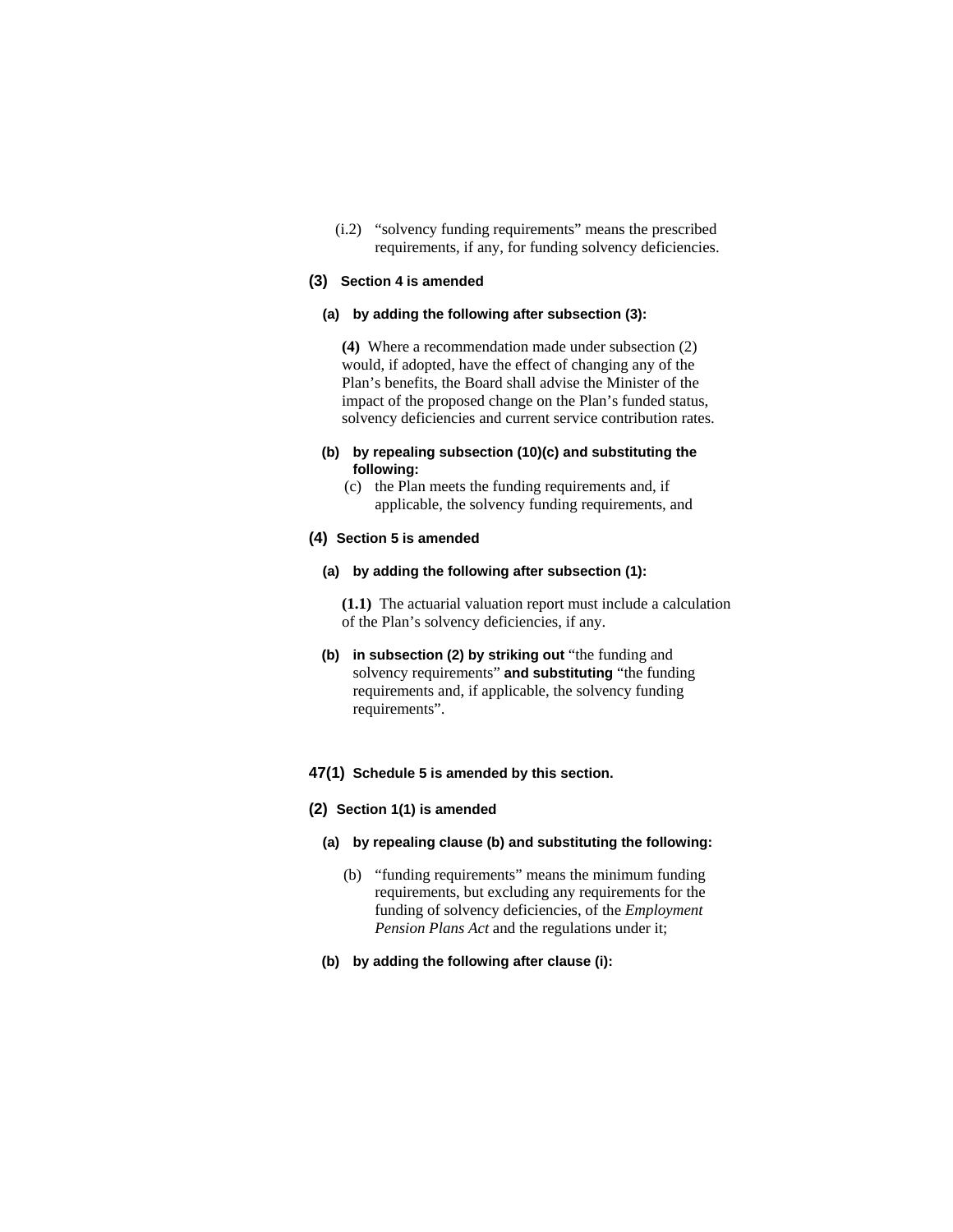- (i.1) "solvency deficiencies" means a solvency deficiency within the meaning of, and as calculated according to the methods set out in, the regulations under the *Employment Pension Plans Act*;
- (i.2) "solvency funding requirements" means the prescribed requirements, if any, for funding solvency deficiencies.

## **(3) Section 5 is amended**

## **(a) by adding the following after subsection (1):**

- **(1.1)** The actuarial valuation report must include a calculation of the Plan's solvency deficiencies, if any.
- **(b) in subsection (2) by striking out** "the funding and solvency requirements" **and substituting** "the funding requirements and, if applicable, the solvency funding requirements".

#### **48 Schedule 6 is amended in section 12**

## **(a) in subsection (1) by striking out** "and" **at the end of clause (i), adding** ", and" **at the end of clause (j) and adding the following after clause (j):**

- (k) amending the rules of the Plan in such a manner as to reflect any amendments made to the permanent plan that have the potential for relevance to the Plan.
- **(b) in subsection (1.1) by adding** "or (k)" **after** "subsection  $(1)(i)$ ";

#### **(c) by repealing subsection (1.2) and substituting the following:**

**(1.2)** Regulations under subsection (1) may be made to apply with effect from a date specified in them, being

- (a) in the case of regulations under subsection  $(1)(i)$ , the effective date of the exit referred to in section  $12(1)(i)$  of Schedule 5, that is prior to July 15, 1999,
- (b) in the case of regulations under subsection  $(1)(k)$ , the effective date of the corresponding amendments to the permanent plan, and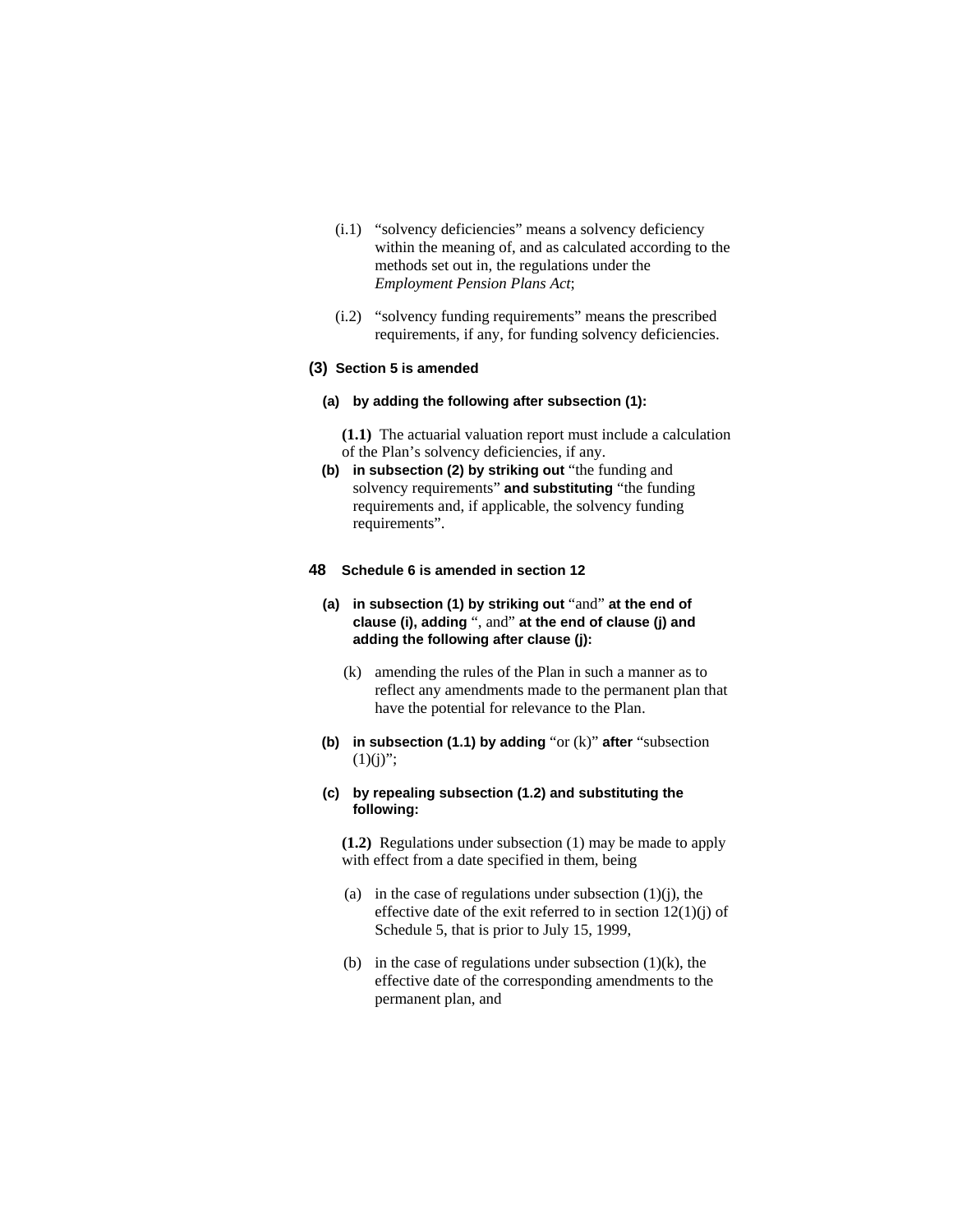(c) in the case of regulations under any other clause of subsection (1), the date considered appropriate.

**49(1) The** *Public Sector Pension Plans Act***, SA 1993 cP-30.7, is amended by this section.**

- **(2) Section 7.1 is repealed.**
- **(3) Section 11 of Schedule 1 is repealed.**
- **(4) Section 11 of Schedule 2 is repealed.**

## **Part 8 Coming into Force**

**50 This Act comes into force on Proclamation.** 

## **Explanatory Notes**

## **Part 1 Alberta Treasury Branches Act**

**1** Amends chapter A-37 of the Revised Statutes of Alberta 2000.

**2** Additional definition.

#### **3** Section 3(4) presently reads:

*(4) The board may designate the offices of Alberta Treasury Branches, other than the office of Chief Executive Officer, and appoint persons to those offices and prescribe their duties.* 

**4** Section 12 presently reads in part: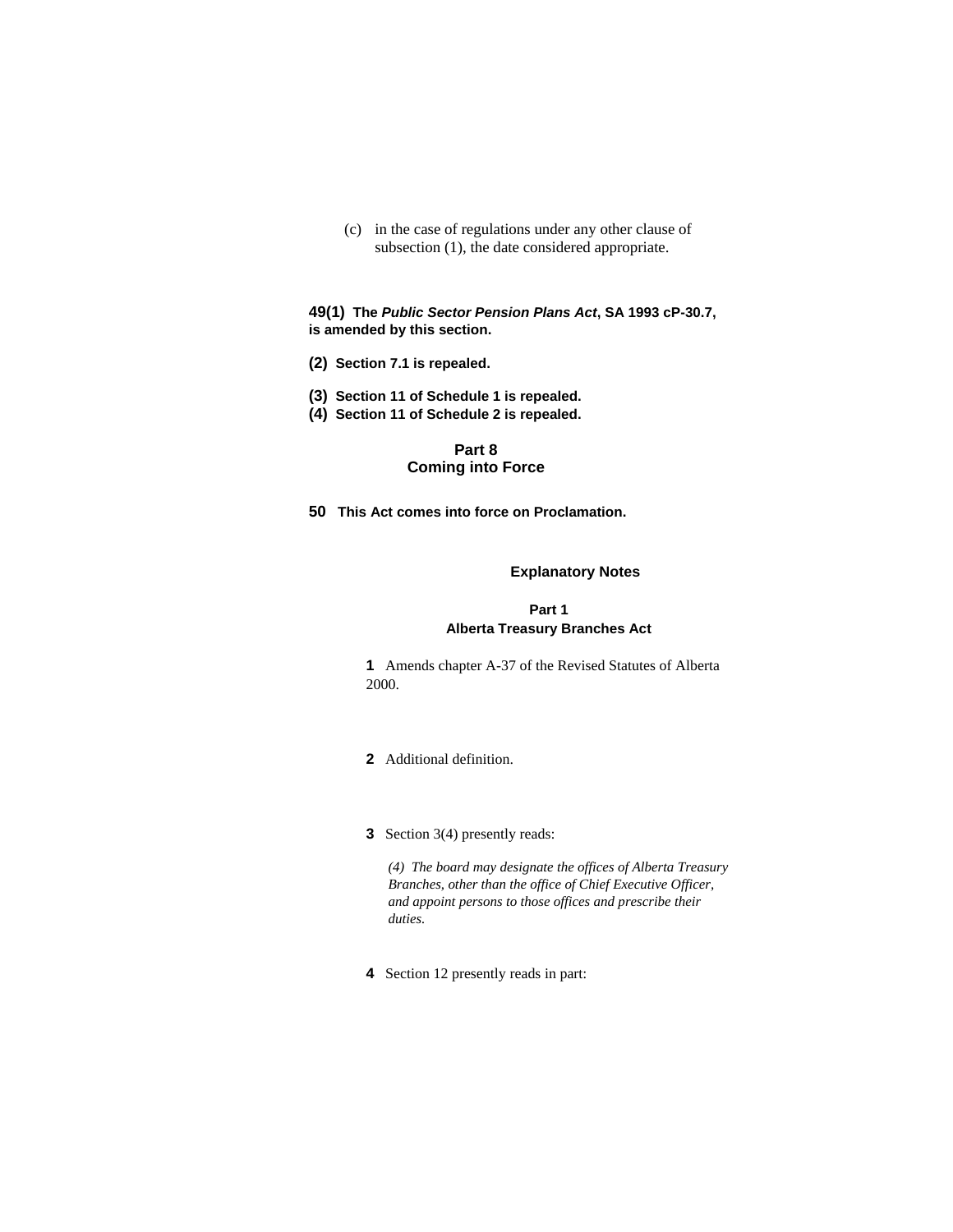#### *12(1) Alberta Treasury Branches shall not*

*(c) carry on business as a financial leasing corporation,* 

#### **5** Section 19 presently reads:

*19(1) Subject to this section and except as otherwise provided in the regulations, Alberta Treasury Branches shall not beneficially own shares to which are attached more than 10% of the voting rights attached to all of the issued and outstanding voting shares of a corporation.* 

*(2) For the purposes of subsection (1), shares beneficially owned by a subsidiary of Alberta Treasury Branches are deemed to be beneficially owned by Alberta Treasury Branches, except as otherwise provided in the regulations.* 

*(3) Alberta Treasury Branches may, through realization of a security interest held by Alberta Treasury Branches or by means of a loan workout procedure, beneficially own shares to which are attached more than 10% of the voting rights attached to all of the issued and outstanding voting shares of a corporation, but Alberta Treasury Branches shall dispose of the excess shares within 5 years after acquiring the excess shares.* 

*(4) Subject to subsections (5) and (6), Alberta Treasury Branches may, with the prior approval of the Lieutenant Governor in Council, beneficially own shares to which are attached more than 10% of the voting rights attached to all of the issued and outstanding voting shares of any of the following corporations:* 

- *(a) a loan or trust corporation incorporated and regulated by or under an Act of a province or territory,*
- *(b) a corporation that is a securities dealer,*
- *(c) a corporation that is an insurer,*
- *(d) a real property brokerage corporation or real property corporation,*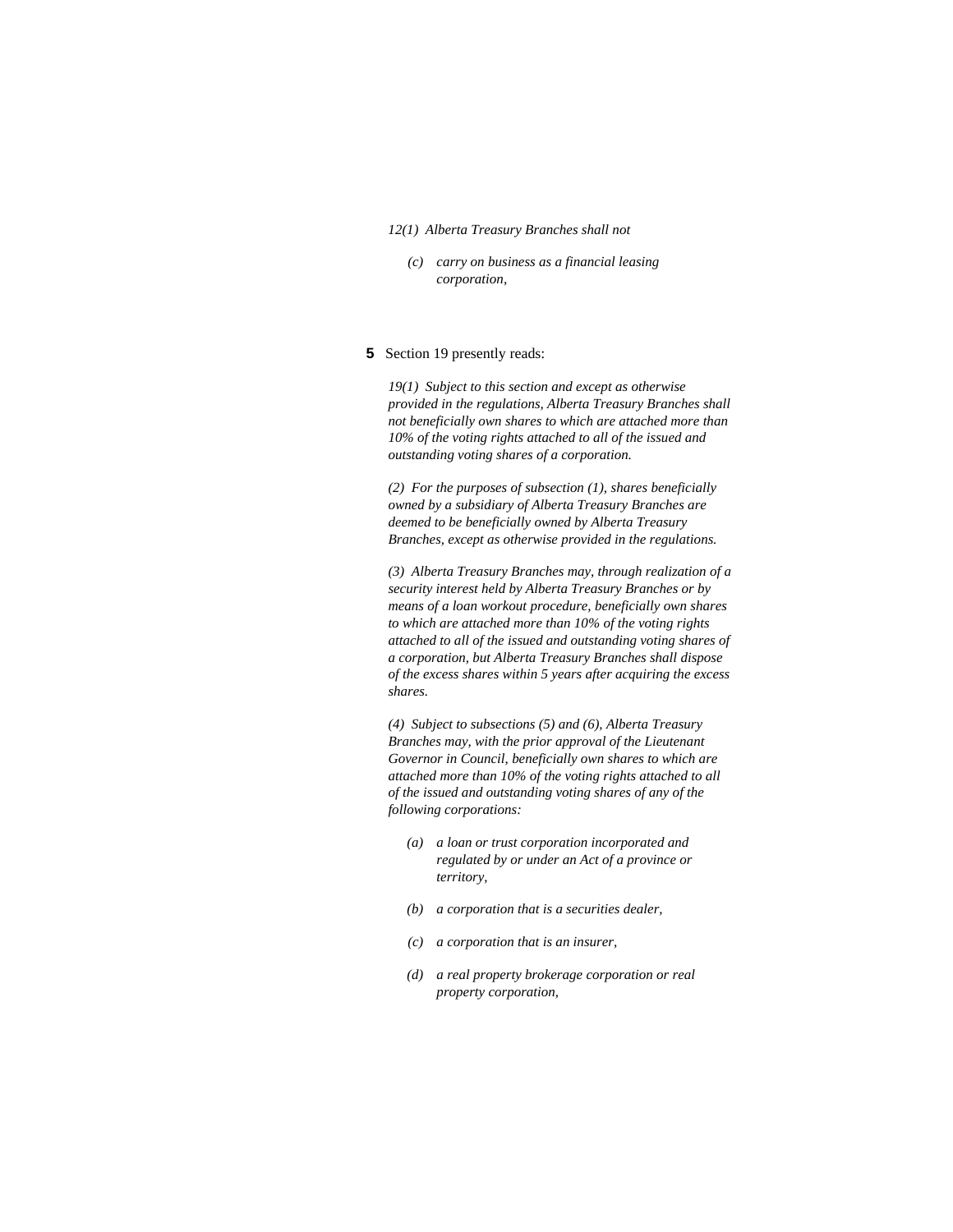- *(e) a factoring corporation,*
- *(f) a mutual fund distribution corporation,*
- *(g) an asset management corporation,*
- *(h) an investment counselling corporation,*
- *(i) a portfolio management corporation,*
- *(j) an information management corporation,*
- *(k) a service corporation that does not hold shares of a corporation referred to in any of clauses (a) to (j), or*
- *(l) a prescribed corporation.*

*(5) An approval under subsection (4) may be made subject to any terms and conditions that the Lieutenant Governor in Council considers appropriate.* 

*(6) Alberta Treasury Branches may not beneficially own shares in a corporation referred to in subsection (4) to which are attached more than 10% of the voting rights attached to all of the issued and outstanding voting shares of the corporation if that corporation beneficially owns shares in another corporation, that is not a corporation referred to in subsection (4), to which are attached more than 10% of the voting rights attached to all of the issued and outstanding voting shares of that other corporation.* 

**6** Additional regulation-making powers.

**7** Repeals expired transitional provisions not included in RSA 2000.

> **Part 2 Cemeteries Act**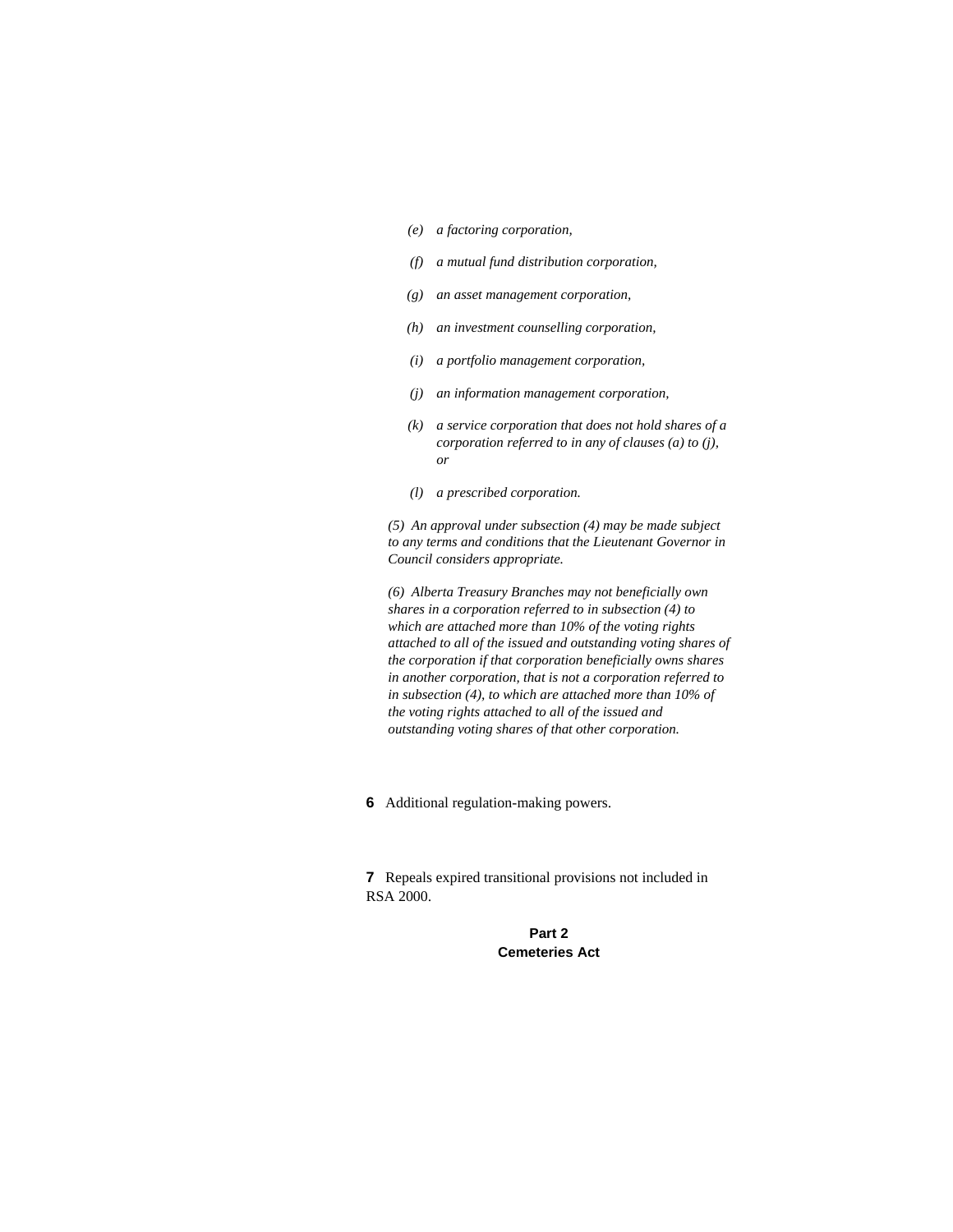**8** Amends chapter C-3 of the Revised Statutes of Alberta 2000.

- **9** Section 1(a) presently reads:
	- *1 In this Act,* 
		- *(a) "authorized trustee" means the Public Trustee or a credit union, loan corporation, trust corporation or a corporation designated in the regulations;*

## **Part 3 Credit Union Act**

**10** Amends chapter C-32 of the Revised Statutes of Alberta 2000.

**11** Section 1 presently reads in part:

*1(1) In this Act,* 

- *(k) "Central" means the Credit Union Central Alberta Limited continued by section 156;*
- *(p) "credit union" means an existing credit union or a body of persons incorporated under Division 2 of Part 3 or continued as an incorporated credit union or incorporated under Division 1 of Part 15;*

## **12** Section 8(1) presently reads:

*8(1) The Lieutenant Governor in Council shall appoint a board of directors for the Corporation consisting of* 

 *(a) one individual appointed as a director on the nomination of Central, and*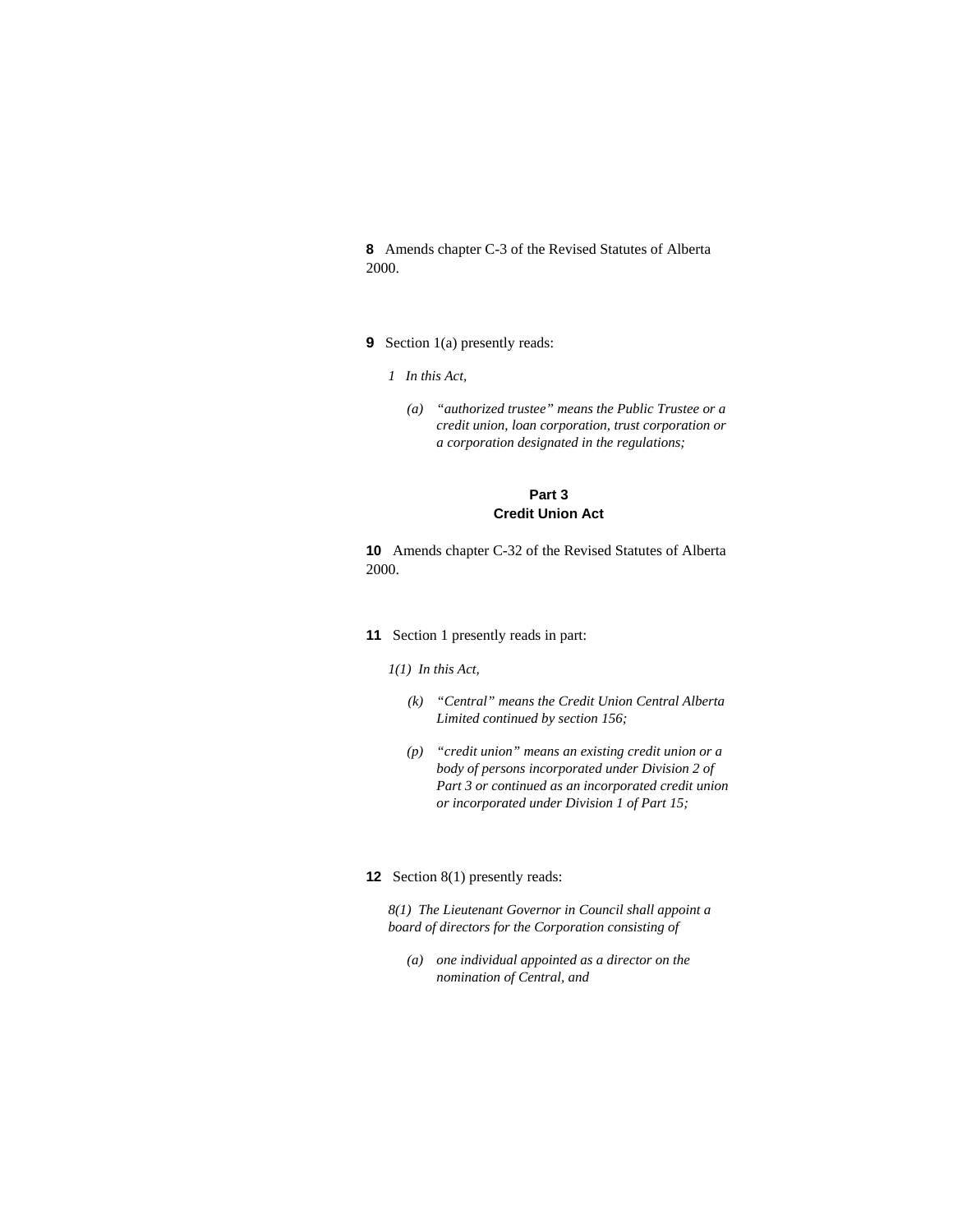#### *(b) 6 other individuals,*

*none of whom is a director, officer or employee of a credit union that is under supervision or administration.* 

#### **13** Section 11(4) presently reads:

*(4) An order, direction or approval of the Minister or the Corporation, including an approval of a special loans committee, may be made subject to such terms and conditions as the Minister, the Corporation or the special loans committee, as the case may be, imposes in it.* 

#### **14** Section 46 presently reads in part:

- *(3) A credit union may carry on any business that* 
	- *(a) except as prescribed, is entailed in the fulfilment of any of the purposes of a credit union, or*
	- *(b) is prescribed.*

*(4) Subject to any prescribed terms and conditions and any other law, a subsidiary or affiliate may carry on* 

- *(b) the business of* 
	- *(i) a corporation within the meaning of the Loan and Trust Corporations Act or within the meaning ascribed to any equivalent expression by any equivalent statute of another province or territory or of Canada, or*
	- *(ii) a securities dealer,*
	- *or*

**15** Section 51(2) presently reads in part: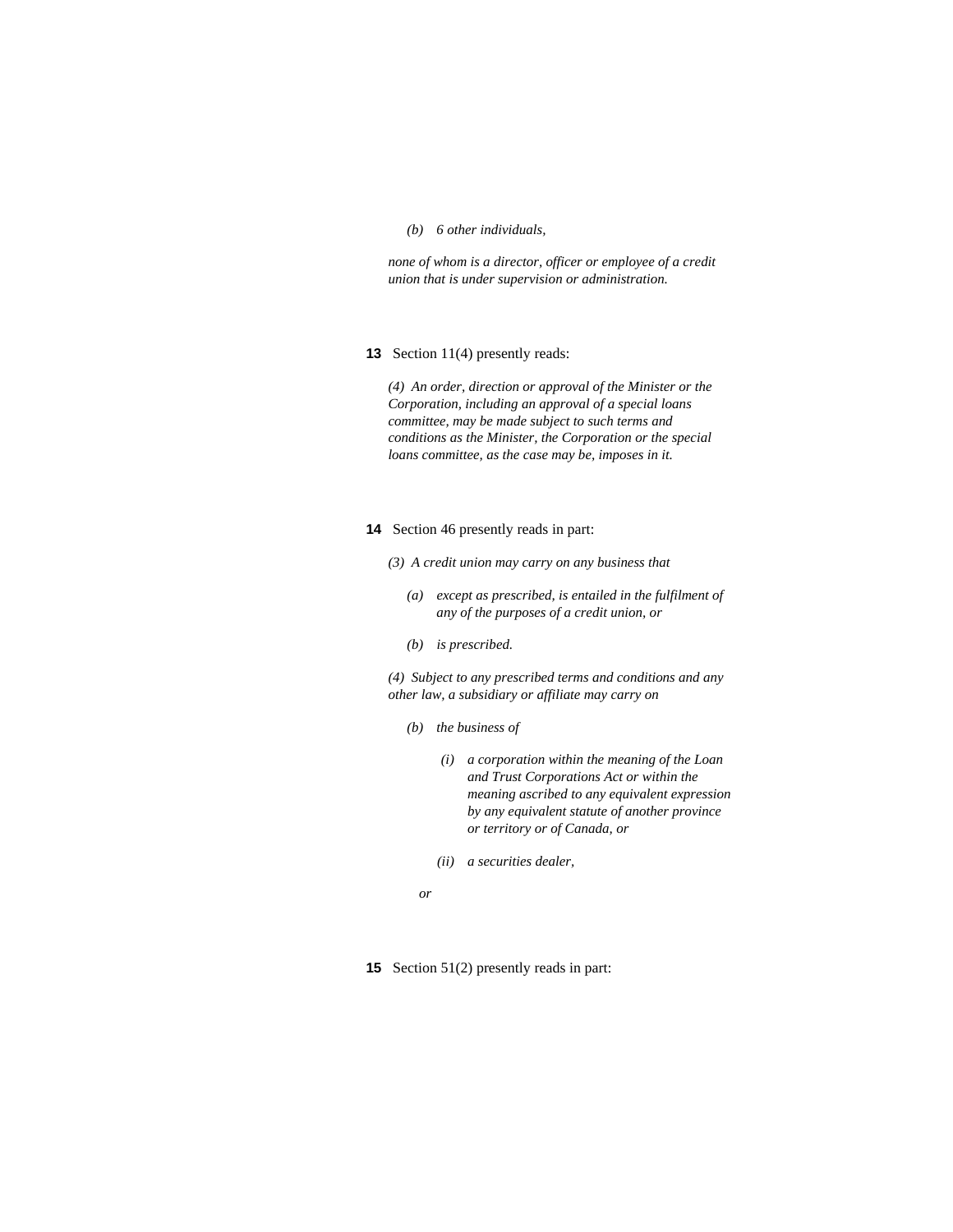*(2) Notwithstanding anything in subsection (1), a credit union or a subsidiary may, without the prior authorization of the board of the credit union unless the bylaws require it,* 

*(c) enter into any other related party transaction, not otherwise specified in this Act, that is prescribed as not requiring prior board authorization.* 

#### **16** Section 71(2) presently reads:

*(2) A credit union shall make bylaws with respect to the provision of remuneration by it to its directors and officers, including the procedures for fixing the amount of that remuneration.* 

## **17** Section 83(3) presently reads in part:

*(3) The annual financial statements must show, as notations to them,* 

- *(a) separately in respect of each corporation, the aggregate amount provided during the previous fiscal year to all the directors, and all the officers who are not employees, of the credit union and its subsidiaries* 
	- *(i) as remuneration, and*
	- *(ii) separately, as reimbursement or allowance for expenses incurred on the business and affairs of the credit union and its subsidiaries,*

**18** Disclosure of personal information about unclaimed balances.

**19** Section 152(1) presently reads: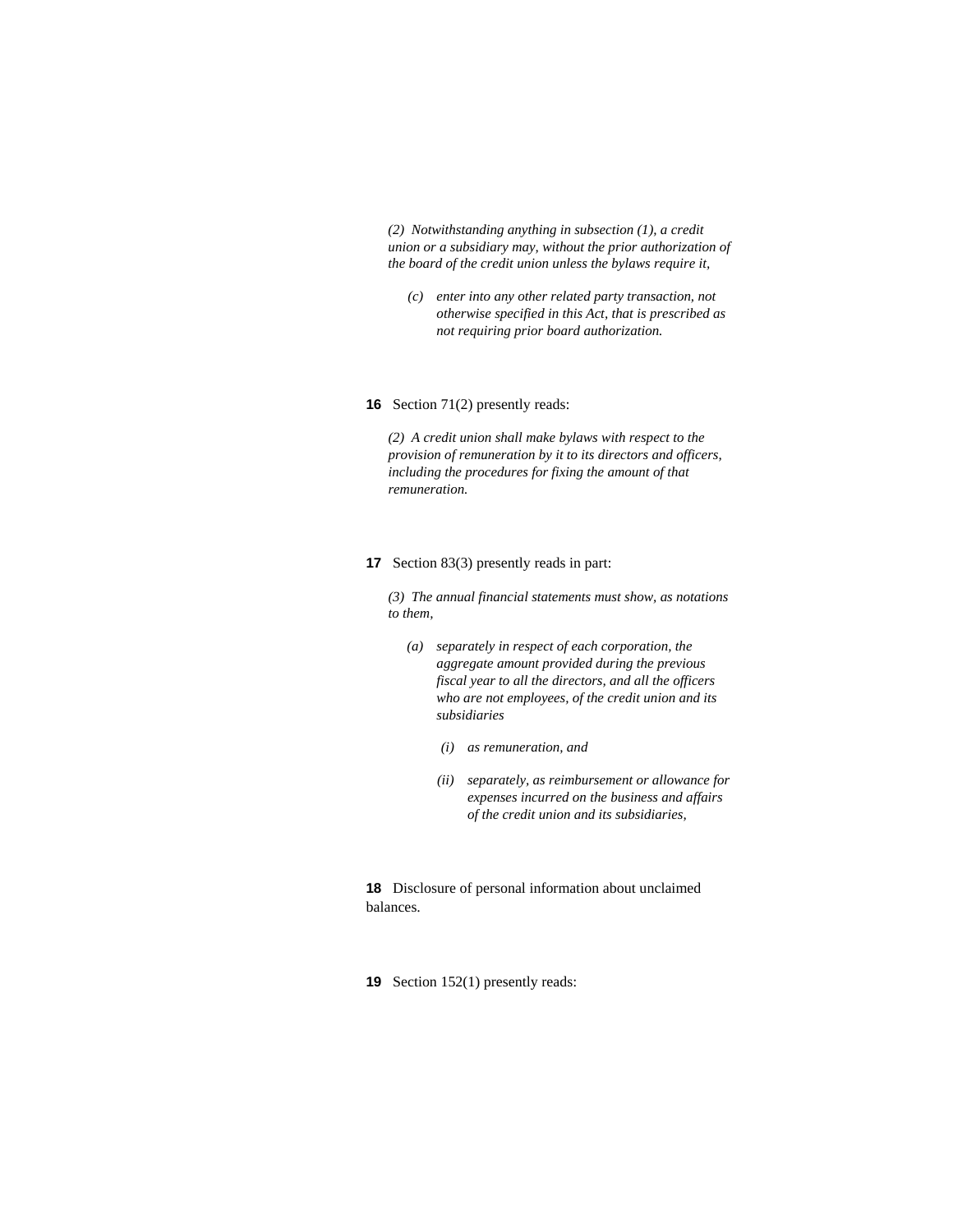*152(1) Notwithstanding any law except this section, the Corporation guarantees the repayment of all deposits made with credit unions, in accordance with this section.* 

## **20** Section 160(3) presently reads:

*(3) Central may exercise its rights, powers, privileges and immunities under the Cooperative Credit Associations Act (Canada)* 

*only to the extent that they are not inconsistent with this Act or the regulations.* 

## **21** Section 165 presently reads:

*165(1) Sections 46, 47, 49, 50, 51, 52, 53 and 54 apply in relation to Central.* 

*(2) Except where prescribed, a subsidiary shall not engage generally in any business referred to in section 158(1)(a), (b) or (c).* 

## **22** Section 168 presently reads in part:

*(3) Central or its subsidiary may make deposits with the Canadian Cooperative Credit Society and the Bank of Canada.* 

**23** Amalgamation of Central and federal continuance of Central and credit unions.

**24** Additional regulation-making powers.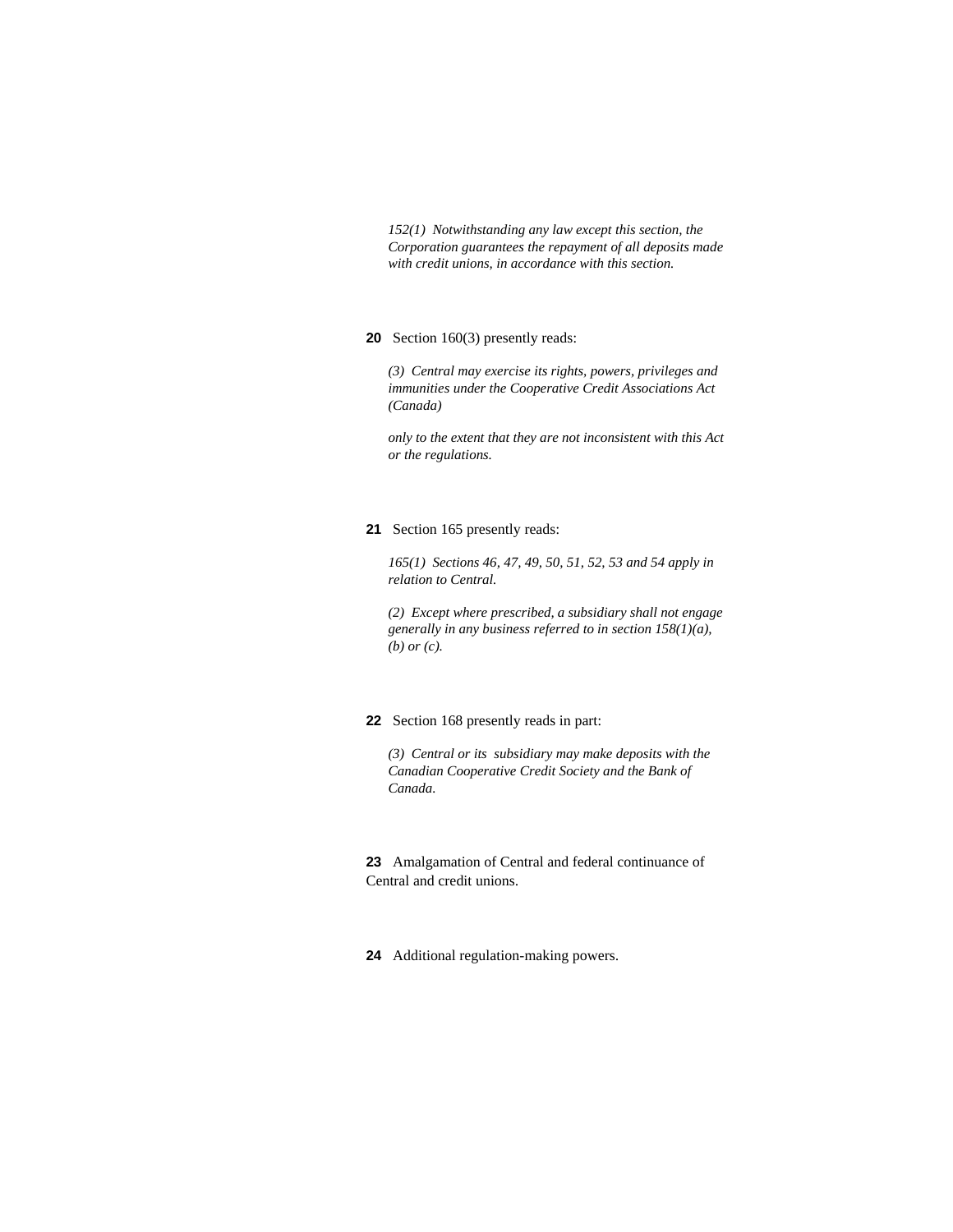## **Part 4 Funeral Services Act**

**25** Amends chapter F-29 of the Revised Statutes of Alberta 2000.

- **26** Section 1(o) presently reads:
	- *1 In this Act,* 
		- *(o) "trust corporation" means a credit union, a loan corporation or a trust corporation or a corporation designated in the regulations.*

## **27** Section 2(2) presently reads:

- *(2) The Lieutenant Governor in Council may exempt* 
	- *(a) any person or any class of persons, or*
	- *(b) any business or any description or class of businesses*

*from the operation of all or any provisions of this Act or the regulations.* 

## **28** Section 25 presently reads in part:

*25(1) A regulatory board may create a fund to be used for the following purposes:* 

- *(a) to pay claims of persons who have suffered loss or damage arising out of the operation by a licensee of a business to which this Act applies;*
- *(b) any other purpose authorized by the regulations.*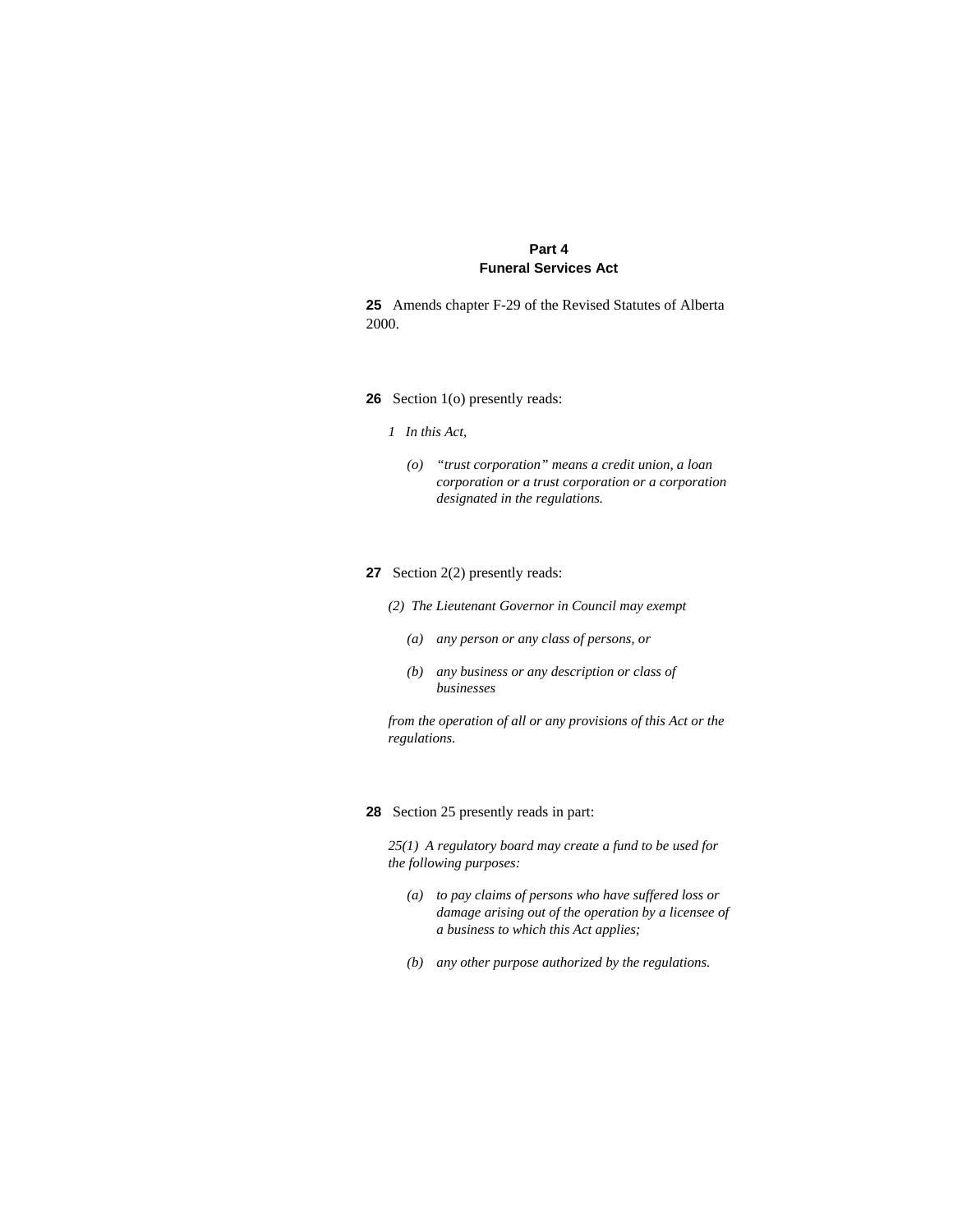*(2) Subject to the regulations, a regulatory board may levy an assessment on licensees for the purpose of establishing the fund.* 

*(3) A regulatory board is deemed to hold all money collected under subsection (2) in trust and shall immediately deposit that money in a trust account in a bank, treasury branch, trust corporation or credit union in Alberta, separate and apart from any other money of the regulatory board.* 

## **Part 5 Insurance Act**

**29** Amends chapter I-3 of the Revised Statutes of Alberta 2000.

#### **30** Section 15 presently reads:

*15(1) In this section, "association" means an entity that* 

- *(a) is operated by an employer and the employer's employees, or by 2 or more employers directly associated through corporate control and their employees, and*
- *(b) is formed for the purpose of providing medical care, sickness or accident benefits for some or all of the employees and the dependants of those employees of the employer or employers.*
- *(2) This Act does not apply to an association if* 
	- *(a) membership in the association is restricted to bona fide employees or former employees of the employer or employers,*
	- *(b) the right to receive medical care, sickness or accident benefits is dependent on the terms of the constitution and bylaws of the association, and*
	- *(c) the association provides prescribed medical care, sickness or accident benefits.*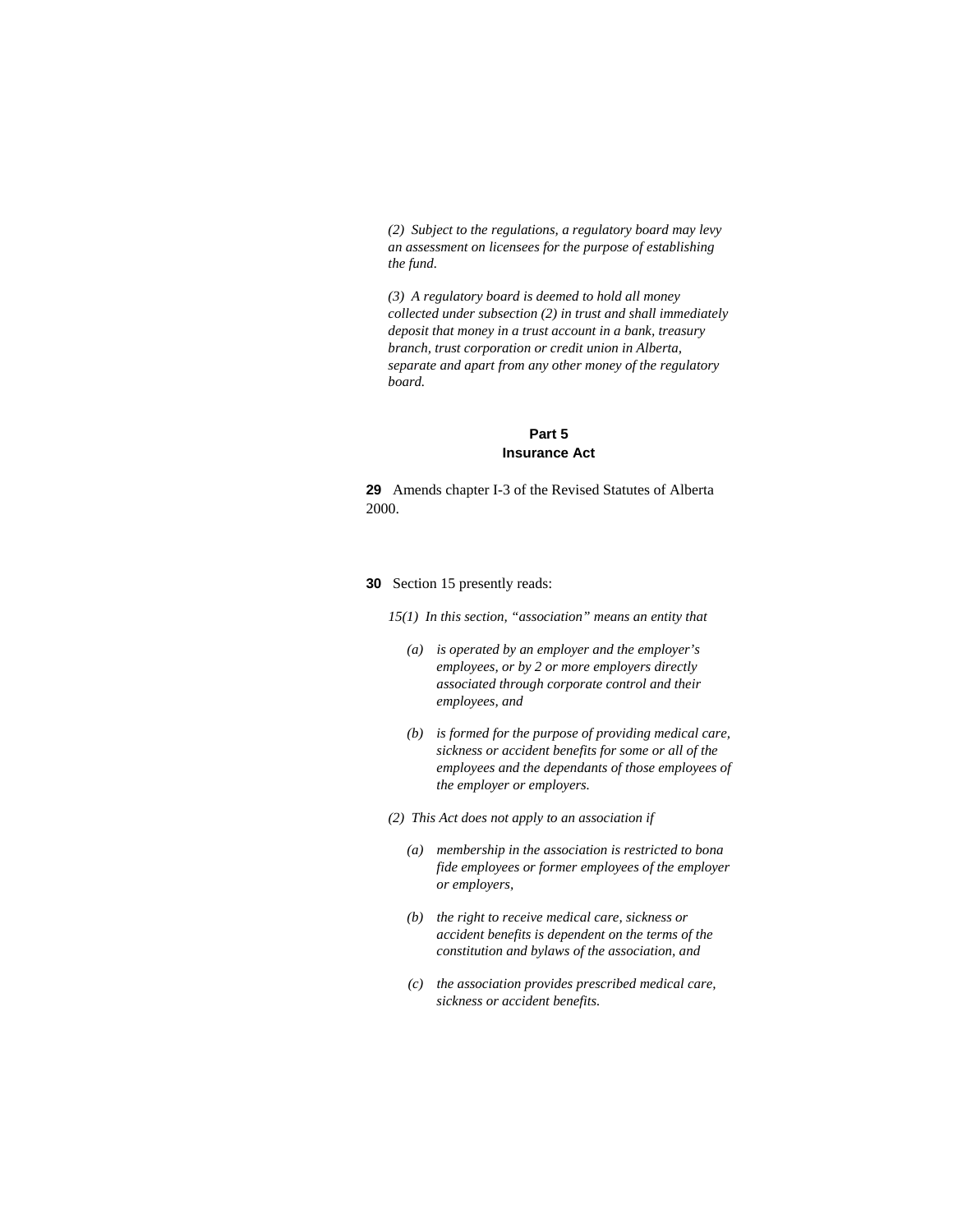*(3) The Lieutenant Governor in Council may make regulations* 

- *(a) prescribing medical care, sickness and accident benefits for the purposes of subsection (2)(c);*
- *(b) exempting from the application of this Act any entity or class of entity that is a non-profit organization, that has substantially the same purposes as an association and that provides the benefits referred to in subsection (2)(c);*
- *(c) respecting the terms and conditions that must be met to maintain an exemption under clause (b).*

#### **31** Section 16 presently reads in part:

*16 The Lieutenant Governor in Council may make regulations* 

 *(b) respecting any matter that is to be prescribed under sections 1 to 12;* 

#### **32** Section 54(1) presently reads:

#### *54(1) Where*

- *(a) a licensed insurer or other person denies the Minister, the Superintendent or an examiner access to any information, records, documents or property that the Minister, Superintendent or examiner is authorized by this Act to have access to,*
- *(b) the holding body corporate of a licensed provincial company fails to forward to the Minister audited financial statements in accordance with a notice under section 43(3),*
- *(c) a licensed insurer or other person contravenes* 
	- *(i) an order of the Minister,*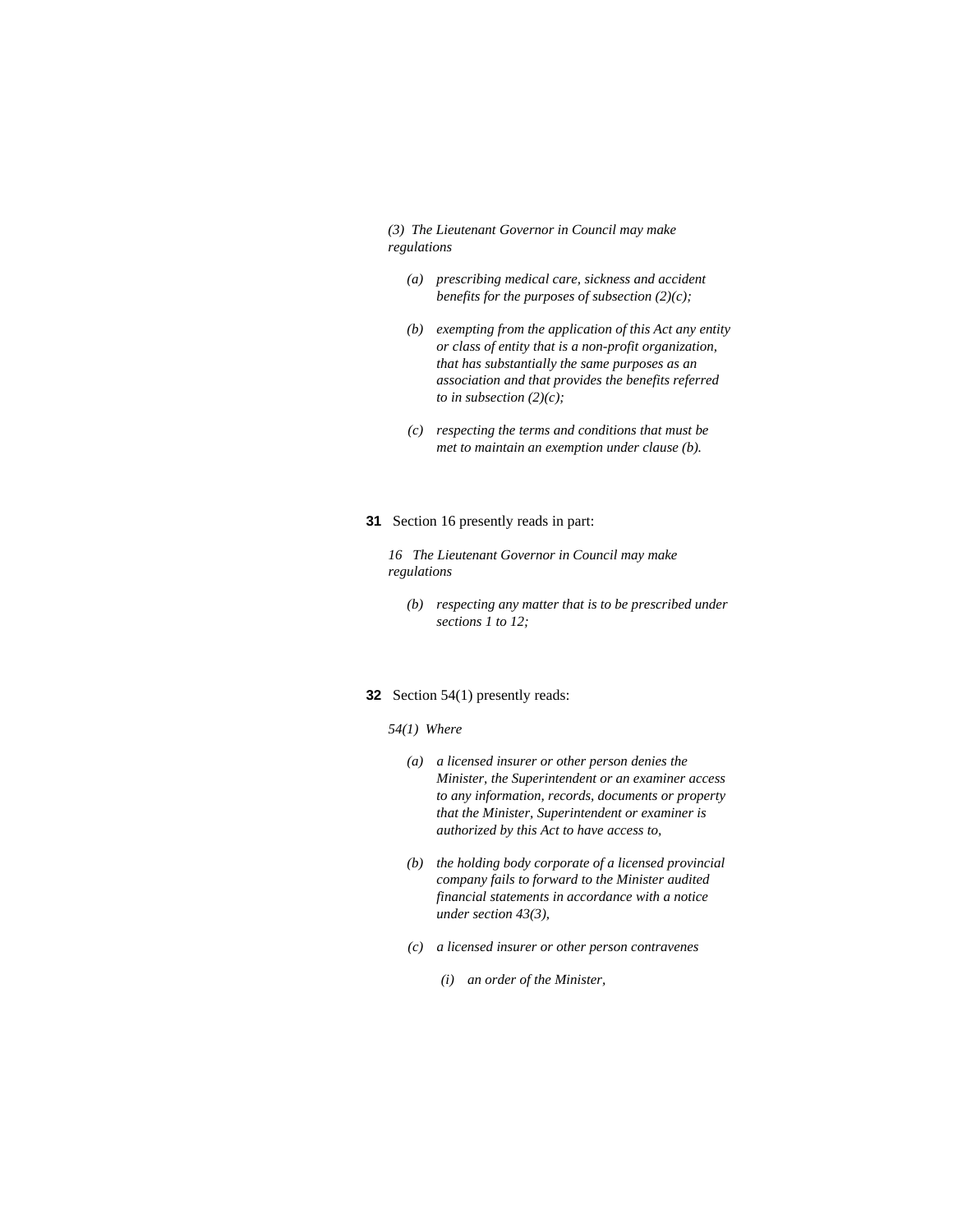- *(ii) a decision of a review board under section 806, or*
- *(iii) an order of the Court under section 767 or 809,*
- *(d) a licensed insurer is convicted of an offence under section 531(8) or 657,*
- *(e) grounds exist for the possession and control of the assets of a provincial company by the Minister,*
- *(f) a provincial company is carrying on or soliciting business in any jurisdiction other than Alberta without first being authorized to do so under the laws of that jurisdiction,*
- *(g) a licensed insurer fails to comply with any term or condition to which its licence is subject,*
- *(h) a licensed insurer does not, for a period of 5 years or more, engage in the business of insurance, or*
- *(i) a licensed insurer fails to comply with the provisions of Part 4,*

*the Minister may cancel, suspend or refuse to renew the licence of the insurer, or may impose terms or conditions on its licence.* 

## **33** Section 99 presently reads as follows:

*99 Every reciprocal insurance exchange must maintain with the principal attorney as a reserve fund a sum in cash or approved securities equal to an amount calculated in accordance with the following formula:* 

 *(50% of (A-B)) + (C-D)* 

 *where* 

 *A is the amount of premiums collected or credited to the accounts of subscribers on reciprocal contracts in force having one year or less to run;*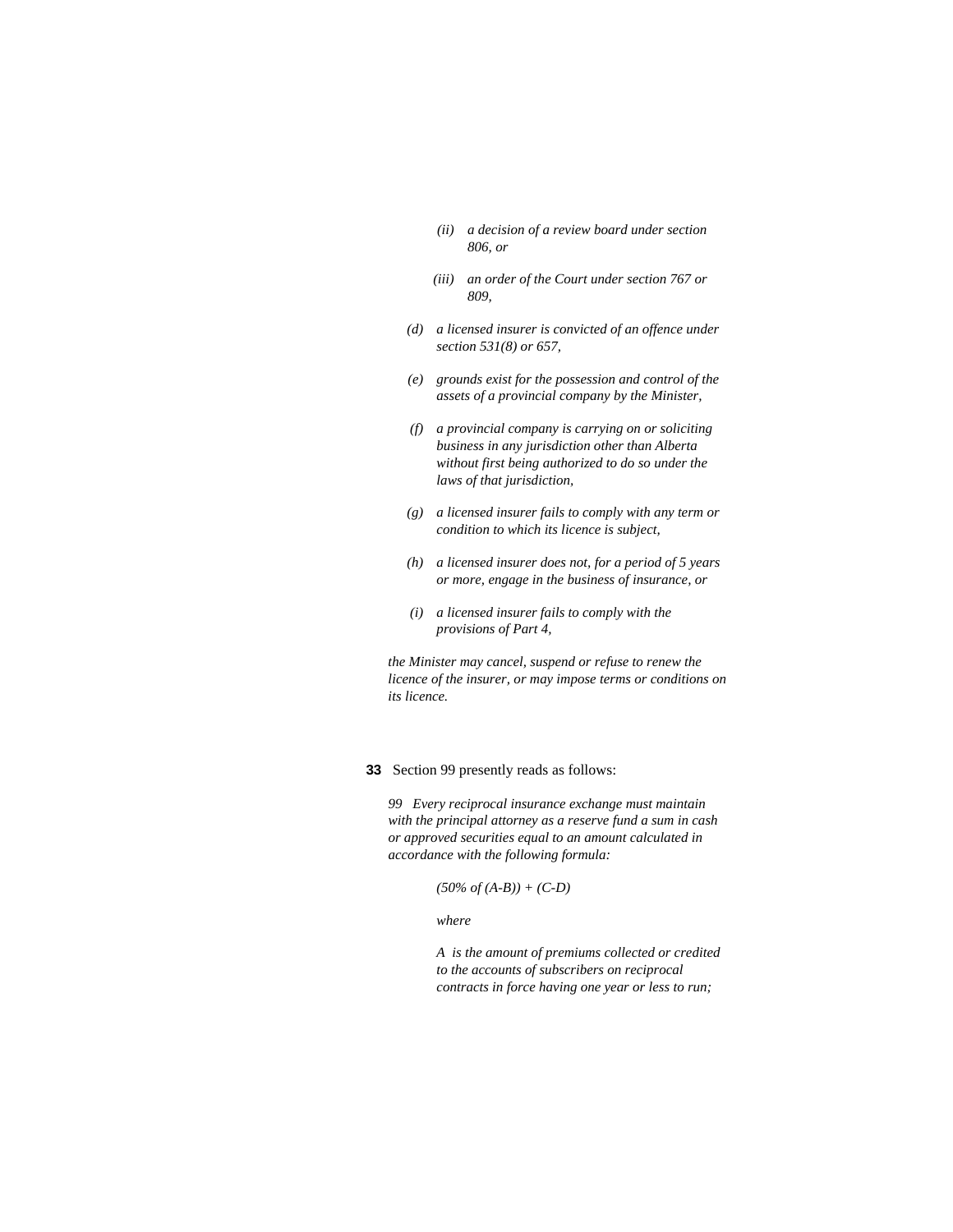*B is the amount paid to licensed insurers to reinsure the reciprocal contracts referred to in A;* 

 *C is the amount of premiums collected or credited to the accounts of subscribers on reciprocal contracts in force that have more than one year to run less the amount of those premiums that is attributable to the expired portion of the contracts;* 

 *D is the amount paid to licensed insurers to reinsure the reciprocal contacts referred to in C less the amount that is attributable to the expired portion of the reinsurance contracts.* 

- **34** Section 415 presently reads in part:
	- *415 In this Subpart,* 
		- *(a) "commercial loan" means* 
			- *(iv) a deposit with any deposit-taking institution, and*
			- *(v) any other prescribed form of financing;*

## **35** Section 502(2) presently reads:

*(2) No agent of an insurer or insurance agent may receive or accept payment of a premium for a life insurance policy if the form of payment is a negotiable instrument payable to the agent.* 

#### **36** Section 672(4) presently reads:

*(4) Statutory Conditions 3, 4, 5, 6 and 9, and subject to the restriction in subsection (5), Statutory Condition 7, may be varied, but if by reason of the variation the contract is less favourable to the insured, a person insured or a beneficiary than it would be if the condition had not been varied, the*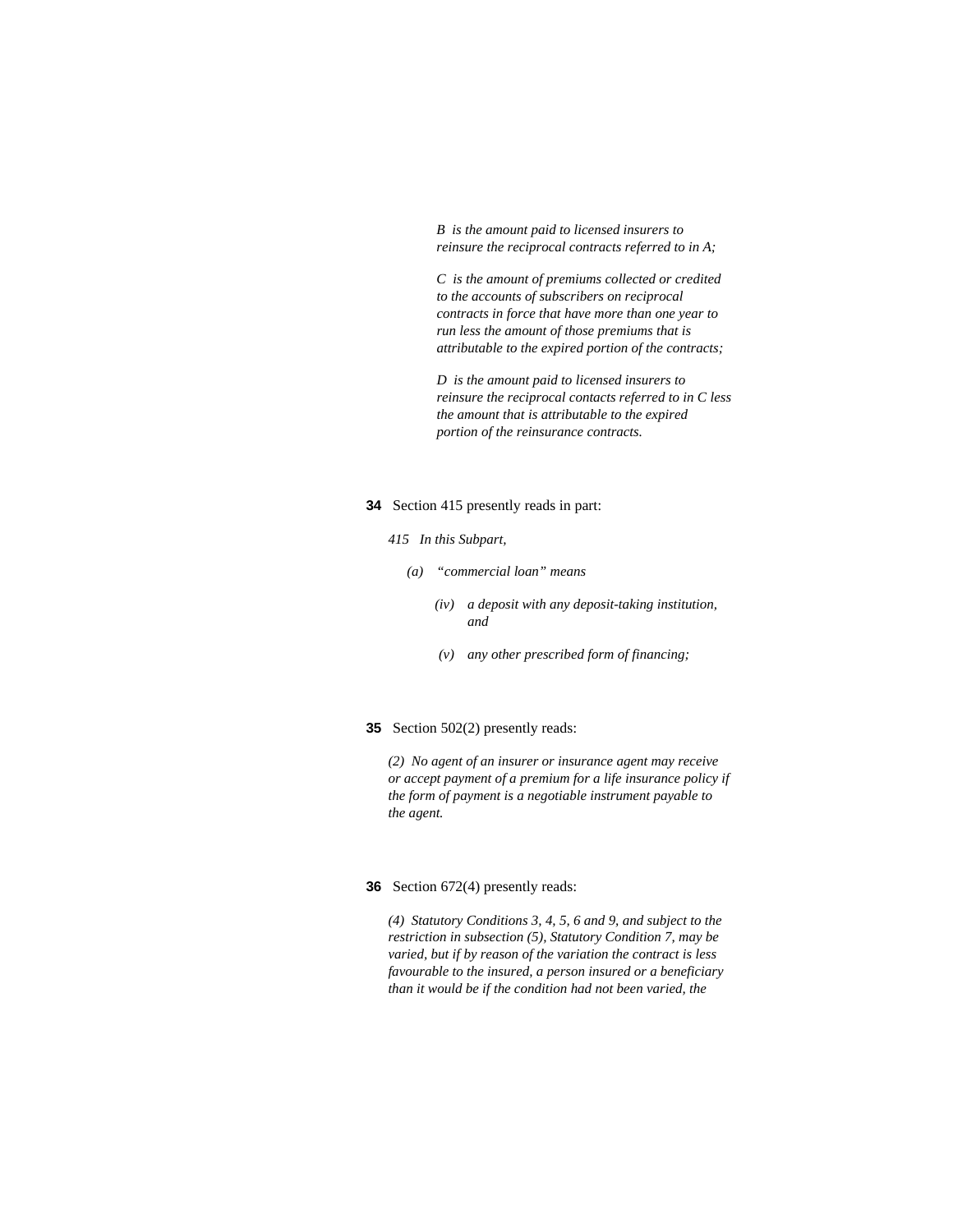*condition is deemed to be included in the policy in the form in which it appears in section 660.* 

**37** Act repeals.

## **Part 6 Loan and Trust Corporations Act**

**38** Amends chapter L-20 of the Revised Statutes of Alberta 2000.

#### **39** Section 207 presently reads in part:

*(2) For the purposes of subsection (1), shares beneficially owned by a subsidiary of a provincial corporation are deemed to be beneficially owned by the provincial corporation, except as otherwise provided in the regulations.* 

*(3) Notwithstanding subsection (1), a provincial corporation may, through realization of a security interest held by the corporation or, subject to the approval of the Minister, by means of a loan workout procedure, beneficially own shares to which are attached more than 10% of the voting rights attached to all of the issued and outstanding voting shares of a body corporate, but the provincial corporation shall dispose of the excess shares within* 

- *(a) 2 years after acquiring the excess shares, or*
- *(b) any longer period the Minister allows.*

*(4) Notwithstanding subsections (1) and (3), a provincial corporation may beneficially own shares to which are attached more than 10% of the voting rights attached to all of the issued and outstanding voting shares of any of the following bodies corporate:* 

*(a) with the approval of the Minister, a loan or trust corporation incorporated and regulated by or under an Act of Canada or of a province or territory,*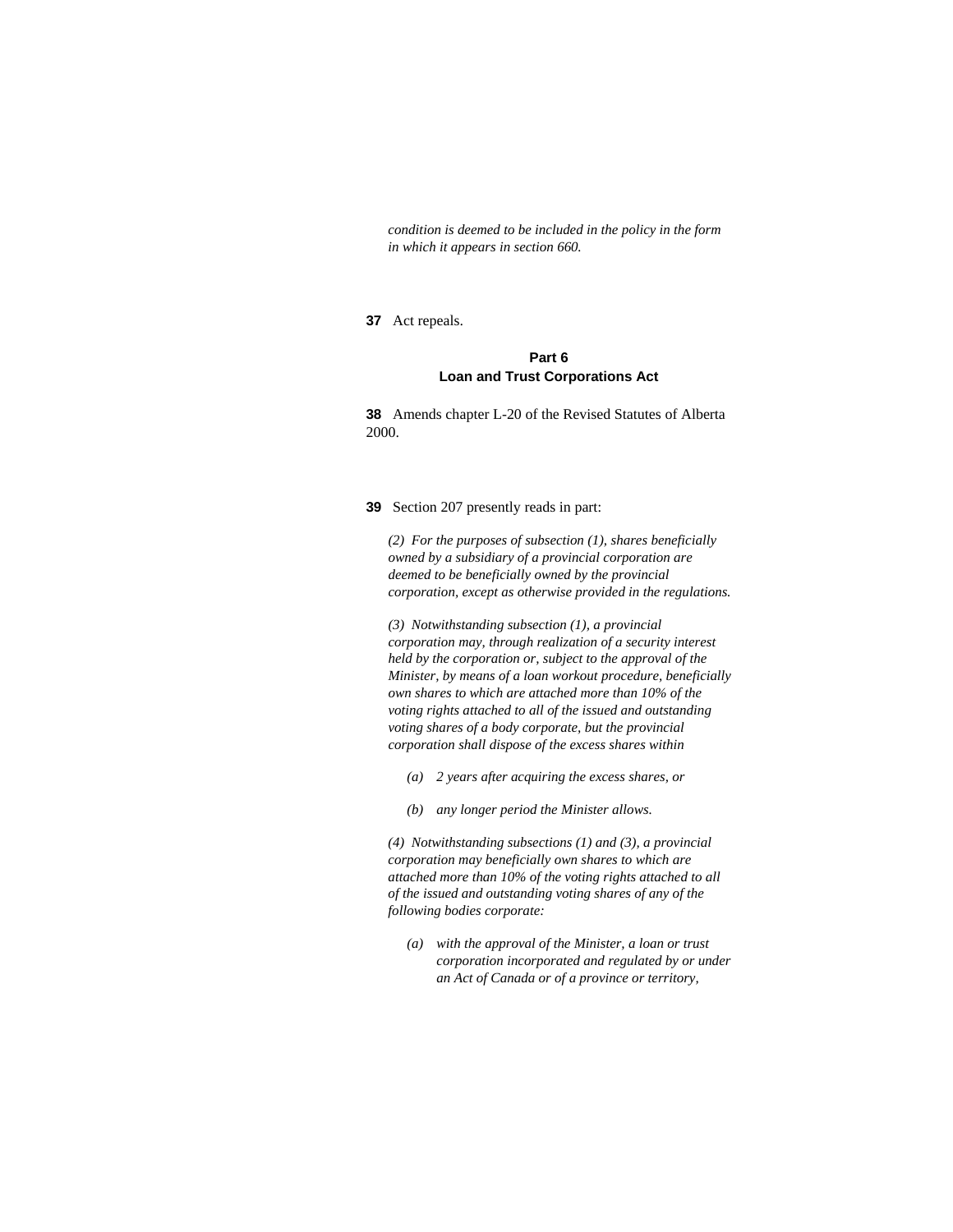- *(b) a financial leasing corporation,*
- *(c) a body corporate that is a securities dealer,*
- *(d) a body corporate that is an insurer,*
- *(e) a real property brokerage corporation or a real property corporation,*
- *(f) a factoring corporation,*
- *(g) a mutual fund distribution corporation that is registered as a mutual fund dealer under the Securities Act or in a similar capacity under comparable legislation in another jurisdiction in Canada,*
- *(h) an investment counselling corporation that is registered as an investment counsel under the Securities Act or in a similar capacity under comparable legislation in another jurisdiction in Canada,*
- *(i) a portfolio management corporation that is registered as a portfolio manager under the Securities Act or in a similar capacity under comparable legislation in another jurisdiction in Canada,*
- *(j) a service corporation that does not hold shares of a body corporate referred to in this subsection,*
- *(k) an information management corporation,*
- *(l) a bank, or*
- *(m) a prescribed body corporate.*
- **40** Section 258 presently reads:

*258(1) Subject to this section, where, as a result of administering this Act, the Minister obtains information or documents, other than information or documents kept in a*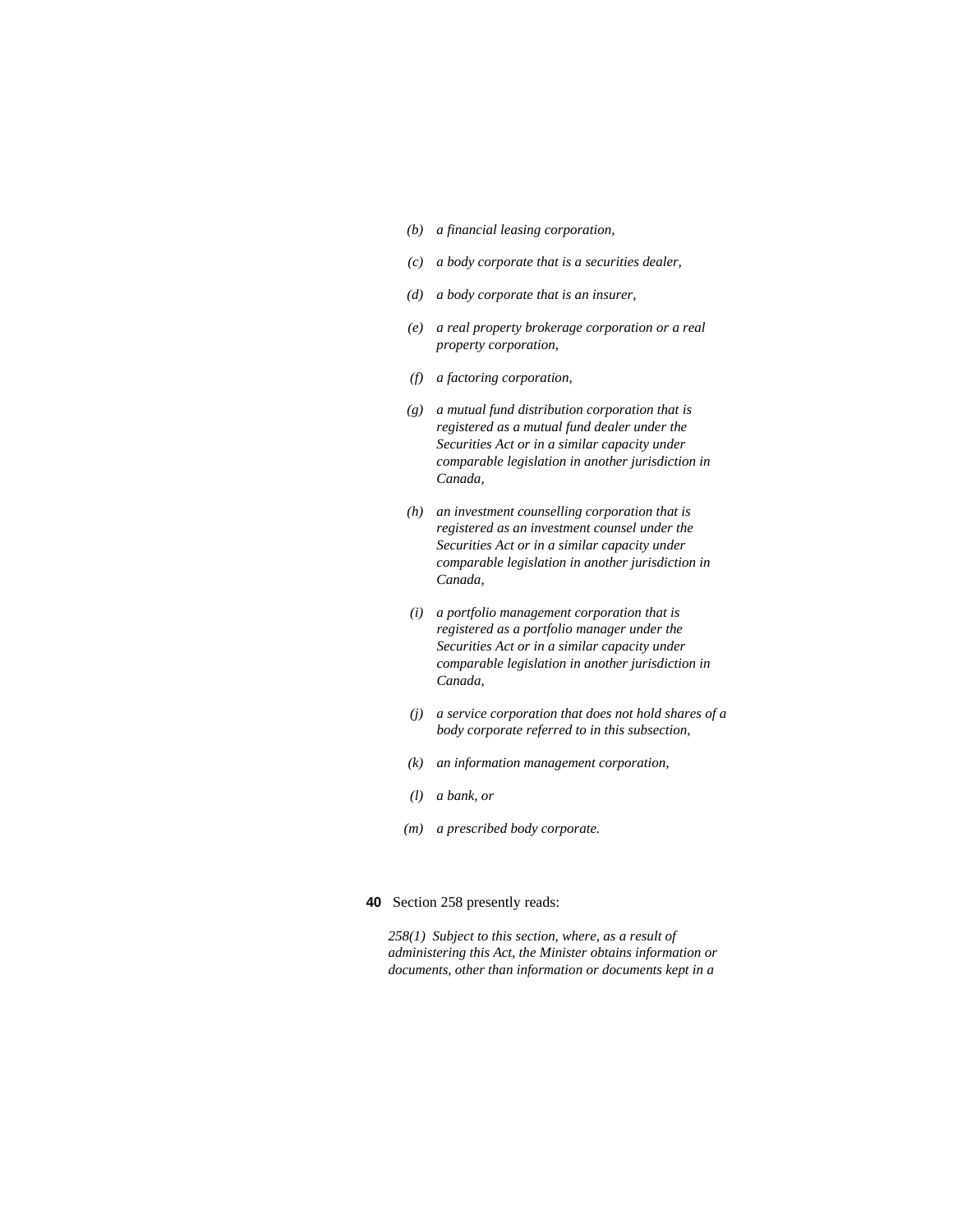*register under section 28, regarding the business or affairs of a registered corporation or* 

*persons dealing with a registered corporation, the Minister shall not disclose that information or provide those documents or disclose any information contained in, or allow access to, those documents, to any person other than the registered corporation.* 

*(2) The Minister may in any manner communicate or provide information and copies of documents referred to in subsection (1) whose disclosure the Minister considers to be required* 

- *(a) for the proper administration of this Act, to persons acting under the Minister's direction or authority in the administration of this Act,*
- *(b) for the purpose of enabling the auditor of a registered corporation to fulfil the auditor's functions as such, to that auditor, or*
- *(c) for regular law enforcement purposes, to a law enforcement authority.*

*(3) The Minister may in any manner communicate information and provide copies of documents referred to in subsection (1), or allow inspection of or access to any of those documents,* 

- *(a) to the government of any other province or territory or of Canada, or an agency of any of those governments,*
- *(b) for the purposes of the administration or enforcement of* 
	- *(i) the Securities Act, to the Executive Director,*
	- *(ii) the Insurance Act, to the Minister responsible for the Insurance Act, or*
	- *(iii) the Credit Union Act, to any employee in the public service of Alberta who is involved in the administration of that Act,*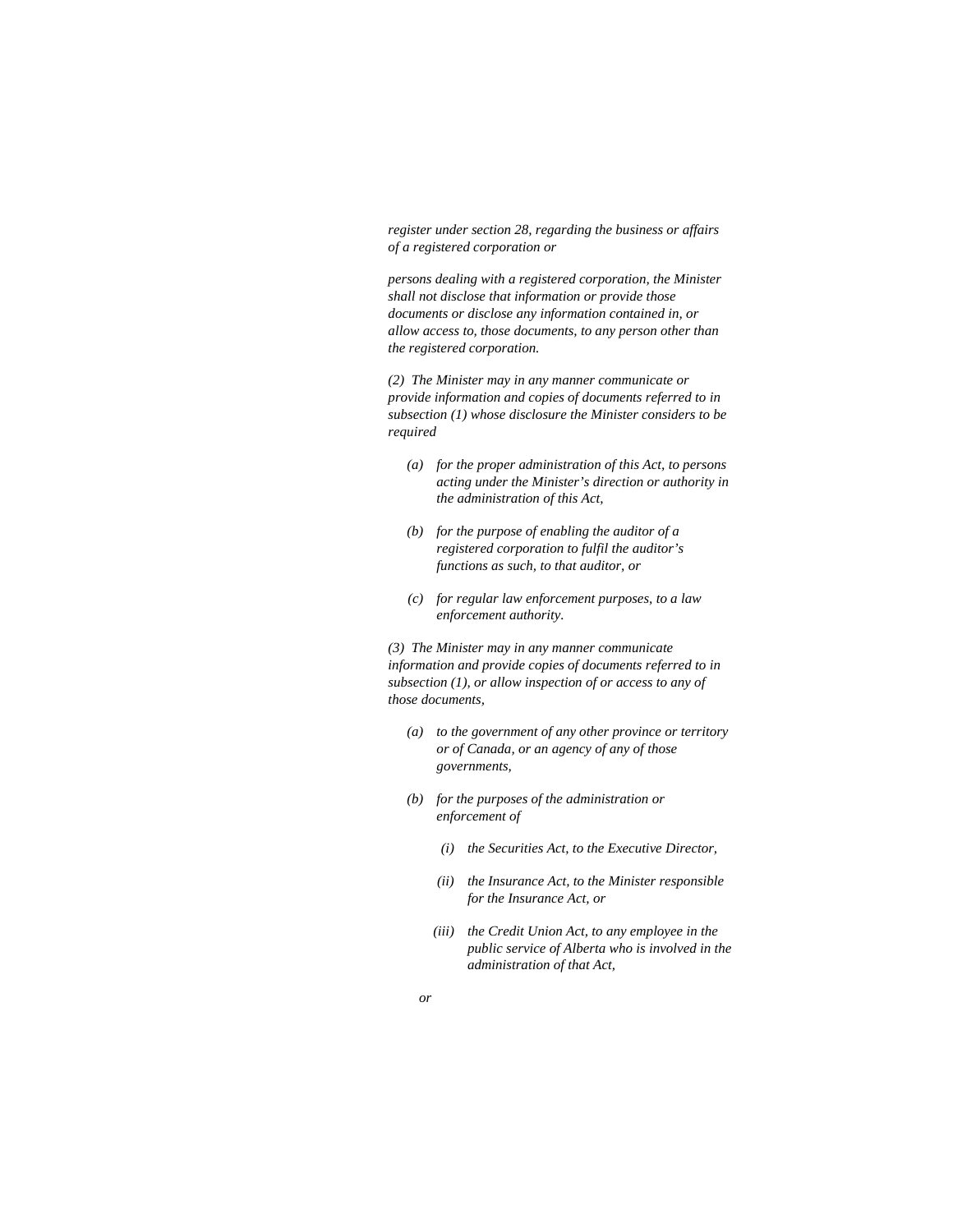*(c) for any prescribed purpose, to any other prescribed person.* 

*(4) Subject to subsection (5), a person to whom information or a document is communicated or provided under subsection (2) or (3)(b) or (c) shall comply with subsection (1) in respect of it.* 

*(5) Subsection (4) does not apply to any disclosure made by the recipient referred to in that subsection* 

- *(a) for the relevant purpose referred to in subsection (2)(b) or (c) or (3)(b) or (c), or*
- *(b) to another person acting under the recipient's direction or authority or otherwise associated with the recipient in achieving that purpose.*

*(6) Where, for the purpose of the administration of this Act, the Minister receives information communicated to the Minister by, or is allowed inspection of or access to any document provided by, the government of or a public body of Canada or any other province or territory, the Minister shall not disclose the information or the contents of the document other than with the consent of that government or public body.* 

*(7) Subject to subsections (4) and (5), duties under this section apply not only to a person referred to in this section, but also to any other person acting under that person's direction or authority or to whose notice information or a document comes as a result of any relationship with that person.* 

## **Part 7 Public Sector Pension Plans Act**

**41** Amends chapter P-41 of the Revised Statutes of Alberta 2000.

**42** Section 1 presently reads in part:

*1 Apart from sections 1 to 12, this Act is divided into*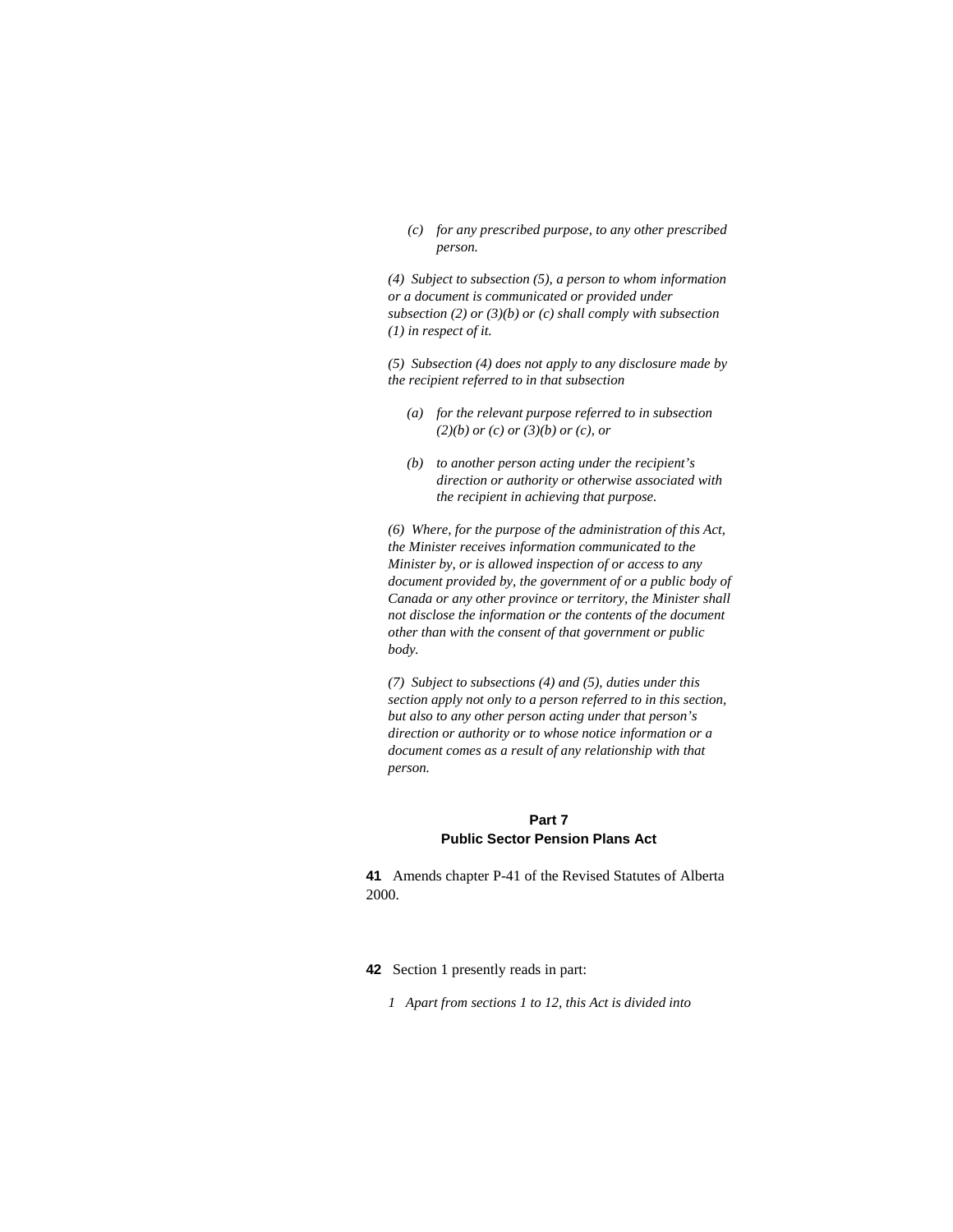- *(a) Schedule 1, containing part of the Local Authorities Pension Plan and other provisions relating to that pension plan,*
- *(b) Schedule 2, containing part of the Public Service Pension Plan and other provisions relating to that pension plan,*
- *(c) Schedule 3, containing part of the Universities Academic Pension Plan and other provisions relating to that pension plan,*
- **43** Transitional provision for funding requirements.

#### **44**(1) Provides for Schedule 1 amendments.

(2) Section 1 presently reads in part:

*1(1) In this Schedule,* 

- *(b) "funding and solvency requirements" means the minimum funding and solvency requirements set by section 48(2) and (3), and regulations made with reference to section 48(2), of the Employment Pension Plans Act;*
- *(i) "regulations" does not include the plan rules.*
- (3) Section 4 presently reads in part:

*(4) Where a recommendation made under subsection (2) would, if adopted, have the effect of changing any of the Plan's benefits, the recommendation must be approved by the Board in the manner prescribed.* 

(4) Section 5 presently reads: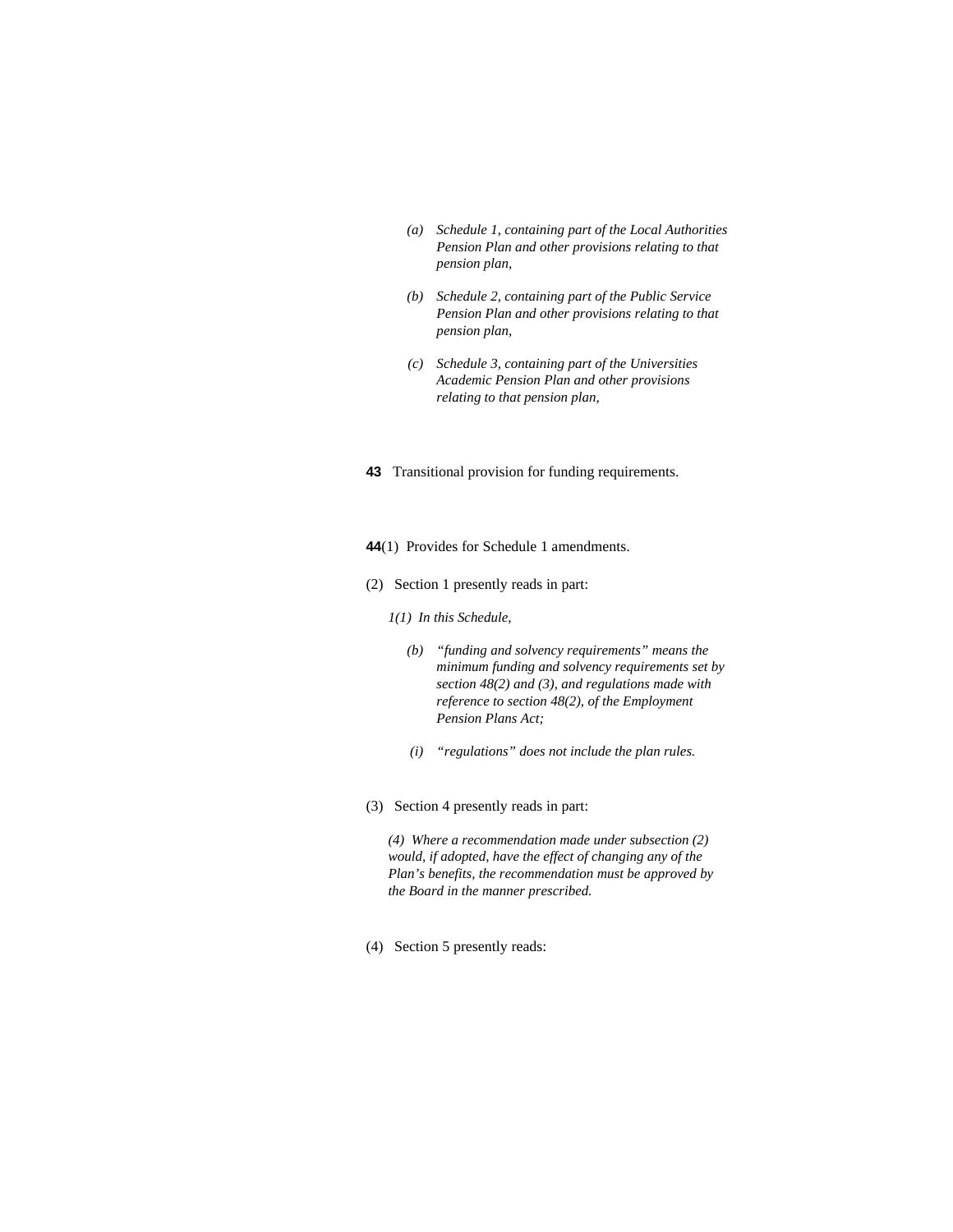*5(1) The Board shall have an actuarial valuation of the Plan performed, and a report on that valuation prepared, by the Plan's actuary at least once every 3 years.* 

*(2) The Board shall, if necessary, within a reasonable time after receiving the report, make plan provisions, following the recommendations of the Plan's actuary in the report, adjusting either or both the employer and employee contribution rates for current service so that those rates will meet or exceed the funding and solvency requirements.* 

#### **45**(1) Provides for Schedule 2 amendments.

- (2) Section 1 presently reads in part:
	- *1(1) In this Schedule,* 
		- *(b) "funding and solvency requirements" means the minimum funding and solvency requirements set by section 48(2) and (3), and regulations made with reference to section 48(2), of the Employment Pension Plans Act;*
		- *(i) "regulations" does not include the plan rules;*
- (3) Section 4 presently reads in part:

*(2) Notwithstanding any other law, the Lieutenant Governor in Council may amend or repeal and replace existing plan rules only on the Board's recommendation.* 

## (4) Section 5 presently reads:

*5(1) The Board shall have an actuarial valuation of the Plan performed, and a report on that valuation prepared, by the Plan's actuary at least once every 3 years.* 

*(2) The Board shall, if necessary, within a reasonable time after receiving the report, make plan provisions, following the recommendations of the Plan's actuary in the report, adjusting either or both the employer and employee*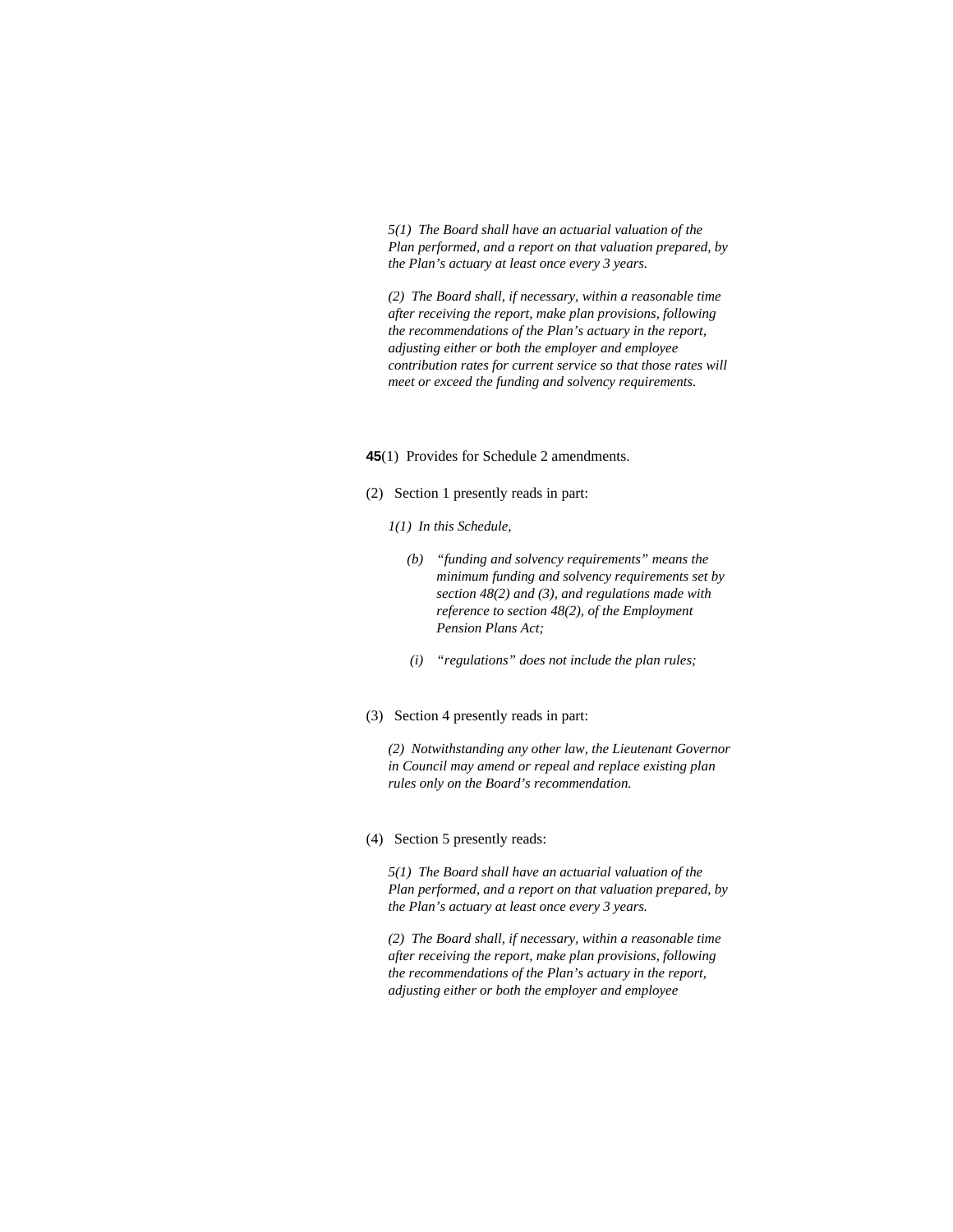*contribution rates for current service so that those rates will meet or exceed the funding and solvency requirements.* 

**46**(1) Provides for Schedule 4 amendments.

- (2) Section 1 presently reads in part:
	- *1(1) In this Schedule,* 
		- *(b) "funding and solvency requirements" means the minimum funding and solvency requirements set by section 48(2) and (3), and regulations made with reference to section 48(2), of the Employment Pension Plans Act;*
		- *(i) "regulations" does not include the plan rules.*
- (3) Section 4 presently reads in part:

*(2) Notwithstanding any other law, the Lieutenant Governor in Council may amend or repeal and replace existing plan rules only on the Board's recommendation.* 

*(10) Notwithstanding anything in subsections (1)(j) and (9), any particular post-1991 COLA benefit increase may be made only if* 

 *(a) the indexing fund, before the transfer under section 6.2, contains assets at least equal in value to the amount certified by the Plan's actuary to be the actuarial present value of the* 

 *particular increase over the expected remaining lifetimes of all persons who stand to benefit by the increase,* 

- *(b) the increase is to be paid from the plan fund,*
- *(c) the Plan meets the funding and solvency requirements, and*
- *(d) the increase complies with the tax rules and this Schedule.*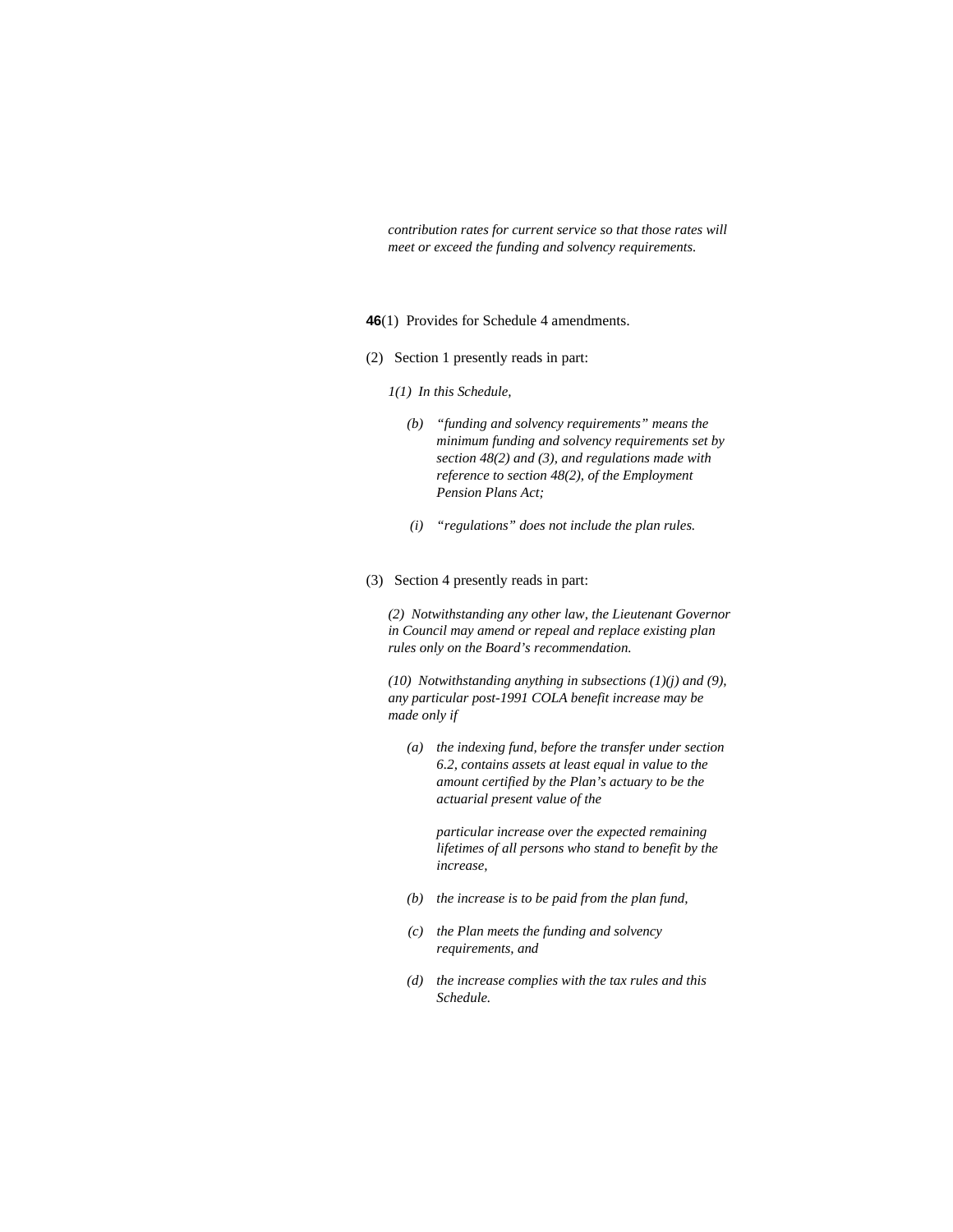#### (4) Section 5 presently reads:

*5(1) The Board shall have an actuarial valuation of the Plan performed, and a report on that valuation prepared, by the Plan's actuary at least once every 3 years.* 

*(2) The Board shall, if necessary, within a reasonable time after receiving the report, make plan provisions, following the recommendations of the Plan's actuary in the report, adjusting either or both the employer and employee contribution rates for current service (other than the post-1991 COLA contribution rates established by the Board's plan rules under section 4(8)) so that those rates will meet or exceed the funding and solvency requirements.* 

#### **47**(1) Provides for Schedule 5 amendments.

- (2) Section 1 presently reads in part:
	- *1(1) In this Schedule,* 
		- *(b) "funding and solvency requirements" means the minimum funding and solvency requirements set by section 48(2) and (3), and regulations made with reference to section 48(2), of the Employment Pension Plans Act;*
		- *(i) "regulations" does not include the plan rules.*
- (3) Section 5 presently reads:

*5(1) The Minister, in consultation with the Board, shall have an actuarial valuation of the Plan performed, and a report on that valuation prepared, by the Plan's actuary at least once every 3 years.* 

*(2) The Minister shall, if necessary, within a reasonable time after receiving the report and after consulting with the Board, make a recommendation to the Lieutenant Governor in Council to make plan rules, following the*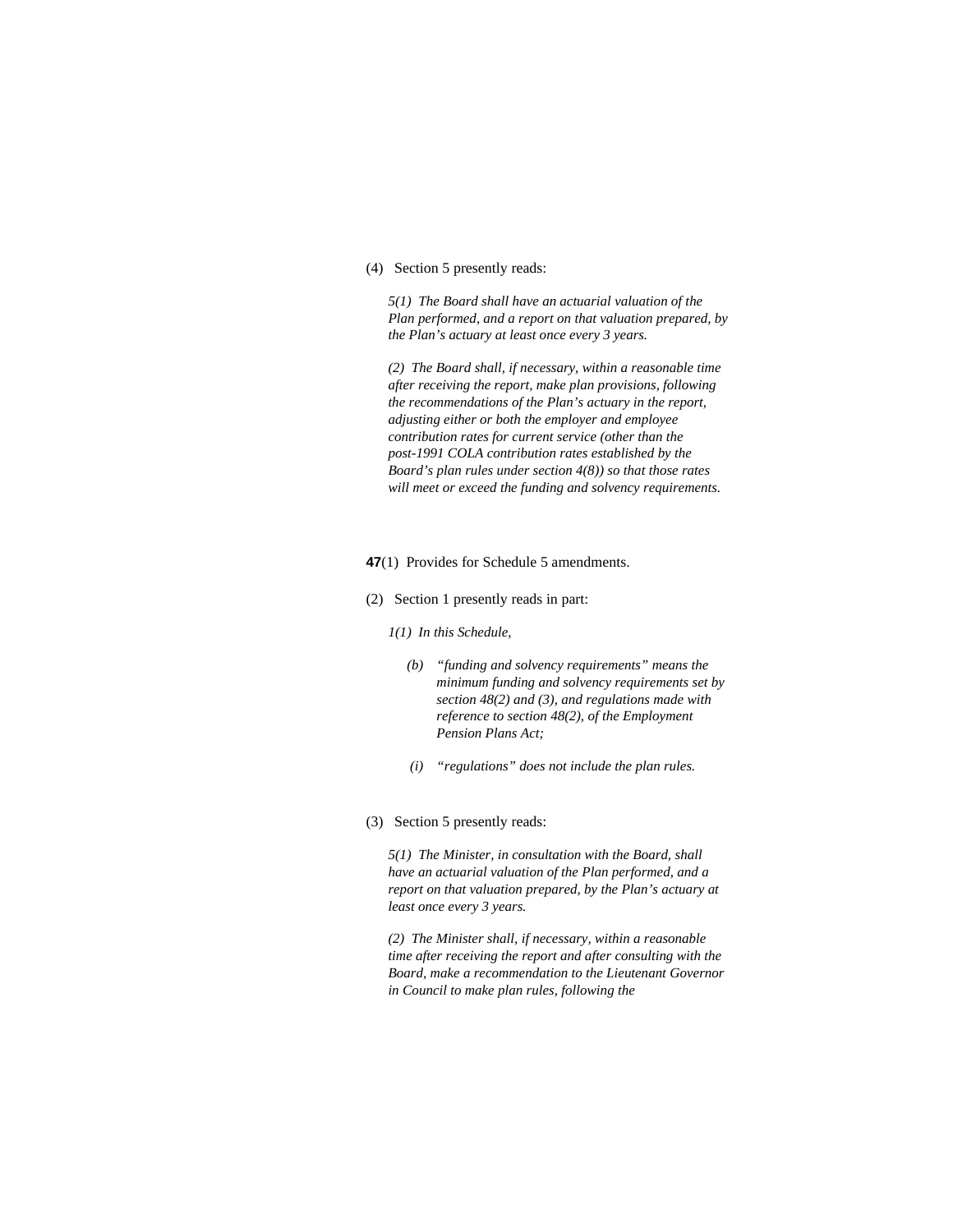*recommendations of the Plan's actuary in the report, adjusting either or both the employer and employee contribution rates for current service so that those rates will meet or exceed the funding and solvency requirements.* 

*(3) The Lieutenant Governor in Council, on receiving the Minister's recommendation, shall forthwith by regulation make the plan provisions recommended.* 

#### **48** Schedule 6, section 12 presently reads:

*12(1) The Lieutenant Governor in Council may make any regulations* 

- *(a.1) that are considered necessary to give full effect to the intent of this Schedule,* 
	- *(b) respecting the administration of the Plan, including provisions delegating or allowing the delegation of some or all of the Plan's administration and respecting any contracts with respect to any such delegation,*
	- *(i) prescribing any matter or thing that by this Schedule may be or is to be prescribed, and*
	- *(j) that are considered necessary or advisable, from the perspective of the Plan, to give full effect to the regulations made under section 12(1)(j) of Schedule 5.*

*(1.1) Regulations under subsection (1)(j) operate notwithstanding anything to the contrary in this Schedule.* 

*(1.2) Regulations under subsection (1)(j) may be made to apply with effect from a date specified in them, being the effective date of the exit referred to in section 12(1)(j) of Schedule 5, that is prior to July 15, 1999.* 

*(3) If the Lieutenant Governor in Council considers that any provision of this Schedule is inconsistent with the overall intent expressed in section 2, the regulations under subsection (1) may amend that provision to make it so consistent.*